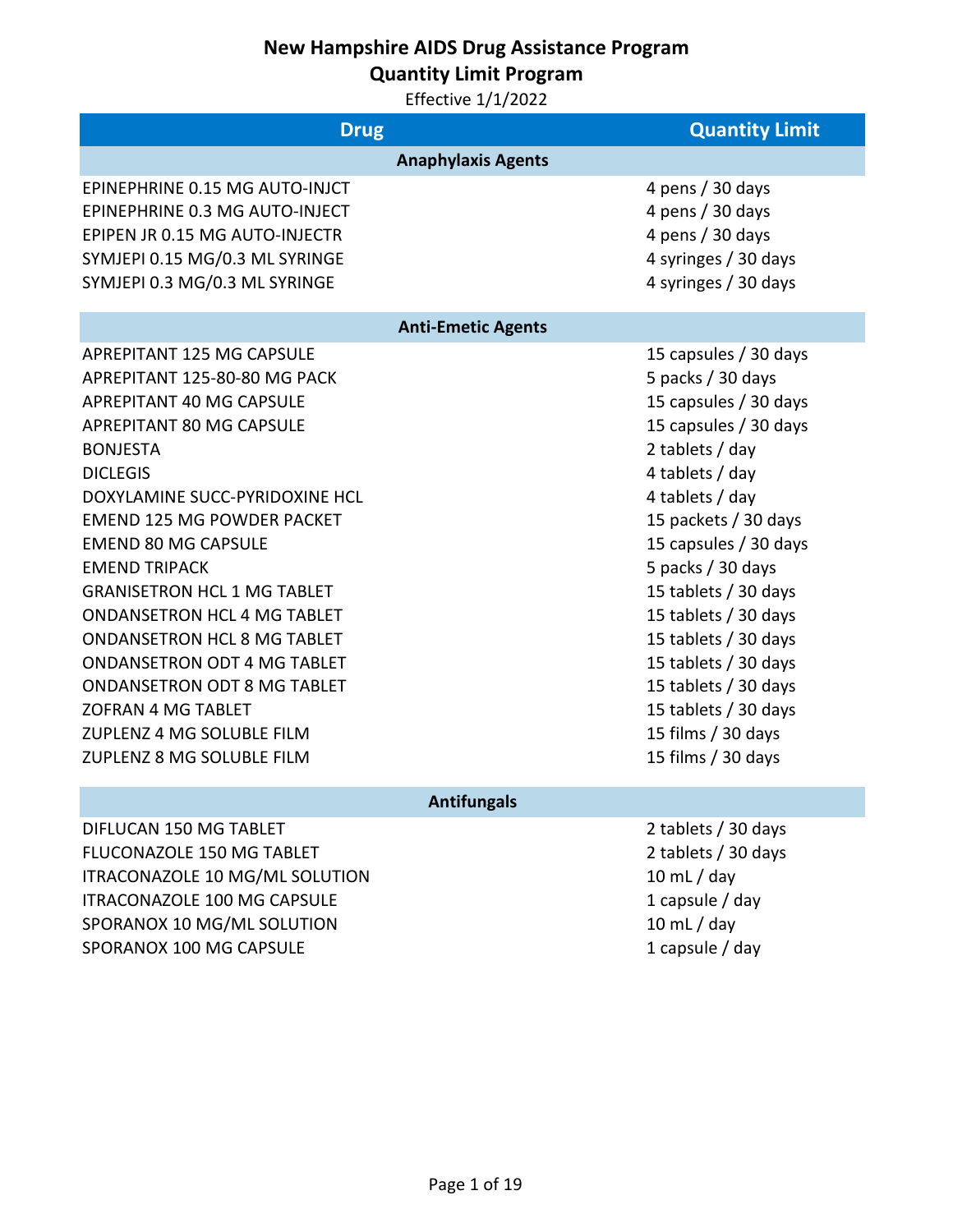**Quantity Limit Program**

| <b>Drug</b>                                                  | <b>Quantity Limit</b>  |
|--------------------------------------------------------------|------------------------|
| <b>Antimigraine Agents</b>                                   |                        |
| AIMOVIG 140 MG/ML AUTOINJECTOR                               | 1 pen $/$ 30 days      |
| AIMOVIG 70 MG/ML AUTOINJECTOR                                | 2 injections / 30 days |
| AJOVY 225 MG/1.5 ML AUTOINJECT                               | 3 pens / 90 days       |
| AJOVY 225 MG/1.5 ML SYRINGE                                  | 3 pens / 90 days       |
| ALMOTRIPTAN MALATE 12.5 MG TAB                               | 12 tablets / 30 days   |
| ALMOTRIPTAN MALATE 6.25 MG TAB                               | 12 tablets / 30 days   |
| <b>AMERGE 1 MG TABLET</b>                                    | 18 tablets / 30 days   |
| AMERGE 2.5 MG TABLET                                         | 18 tablets / 30 days   |
| ELETRIPTAN HBR 20 MG TABLET                                  | 6 tablets / 30 days    |
| ELETRIPTAN HBR 40 MG TABLET                                  | 6 tablets / 30 days    |
| EMGALITY 100 MG/ML SYRINGE (1 OF 3)(300 MG DOSE = 100 MG X3) | 3 syringes / 30 days   |
| EMGALITY 120 MG/ML PEN                                       | 1 pen $/$ 30 days      |
| <b>EMGALITY 120 MG/ML SYRINGE</b>                            | 1 syringe / 30 days    |
| <b>EMGALITY 120 MG/ML SYRINGE</b>                            | 1 syringe / 30 days    |
| EMGALITY 300 MG DOSE (100 MG/ML X 3 SYRINGES)                | 3 syringes / 30 days   |
| FROVA 2.5 MG TABLET                                          | 18 tablets / 30 days   |
| <b>FROVATRIPTAN SUCC 2.5 MG TAB</b>                          | 18 tablets / 30 days   |
| <b>IMITREX 100 MG TABLET</b>                                 | 9 tablets / 30 days    |
| <b>IMITREX 25 MG TABLET</b>                                  | 18 tablets / 30 days   |
| <b>IMITREX 50 MG TABLET</b>                                  | 18 tablets / 30 days   |
| <b>MAXALT 10 MG TABLET</b>                                   | 12 tablets / 30 days   |
| <b>MAXALT MLT 10 MG TABLET</b>                               | 12 tablets / 30 days   |
| NARATRIPTAN HCL 1 MG TABLET                                  | 18 tablets / 30 days   |
| NARATRIPTAN HCL 2.5 MG TABLET                                | 18 tablets / 30 days   |
| <b>NURTEC ODT 75 MG TABLET</b>                               | 15 tablets / 30 days   |
| <b>RELPAX 20 MG TABLET</b>                                   | 6 tablets / 30 days    |
| <b>RELPAX 40 MG TABLET</b>                                   | 6 tablets / 30 days    |
| REYVOW 100 MG TABLET                                         | 4 tablets / 30 days    |
| <b>REYVOW 50 MG TABLET</b>                                   | 4 tablets / 30 days    |
| RIZATRIPTAN 10 MG ODT                                        | 12 tablets / 30 days   |
| RIZATRIPTAN 10 MG TABLET                                     | 12 tablets / 30 days   |
| <b>RIZATRIPTAN 5 MG ODT</b>                                  | 12 tablets / 30 days   |
| <b>RIZATRIPTAN 5 MG TABLET</b>                               | 12 tablets / 30 days   |
| SUMATRIPTAN SUCC 100 MG TABLET                               | 9 tablets / 30 days    |
| SUMATRIPTAN SUCC 25 MG TABLET                                | 18 tablets / 30 days   |
| SUMATRIPTAN SUCC 50 MG TABLET                                | 18 tablets / 30 days   |
| SUMATRIPTAN-NAPROXEN 85-500 MG                               | 9 tablets / 30 days    |
| TREXIMET 85-500 MG TABLET                                    | 9 tablets / 30 days    |
| <b>UBRELVY 100 MG TABLET</b>                                 | 16 tablets / 30 days   |
| <b>UBRELVY 50 MG TABLET</b>                                  | $16/30$ days           |
| VYEPTI 100 MG/ML VIAL                                        | 1 vial $/$ 30 days     |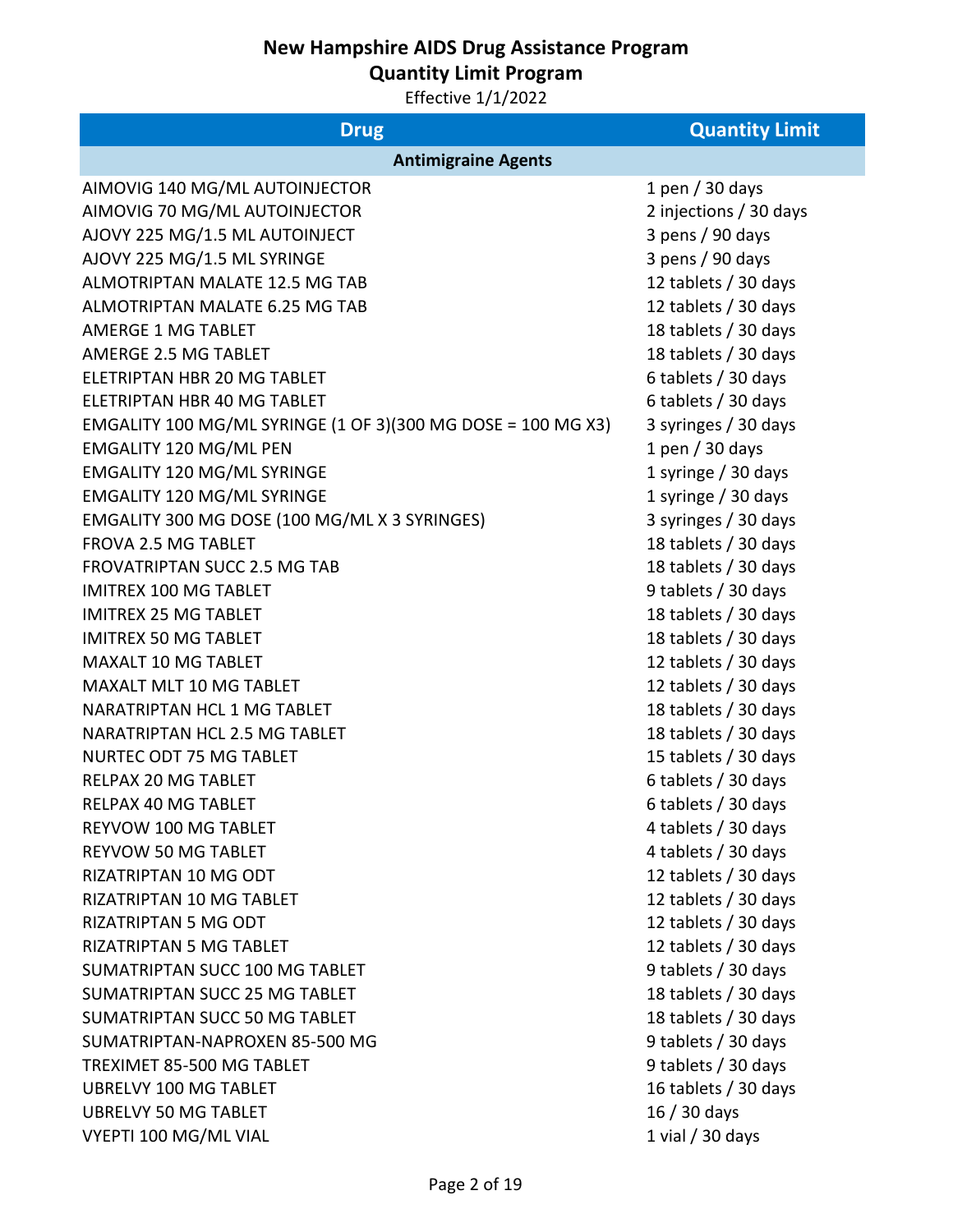**Quantity Limit Program**

| <b>Drug</b>                            | <b>Quantity Limit</b> |
|----------------------------------------|-----------------------|
| <b>Antimigraine Agents (continued)</b> |                       |
| ZOLMITRIPTAN 2.5 MG ODT                | 6 tablets / 30 days   |
| ZOLMITRIPTAN 2.5 MG TABLET             | 6 tablets / 30 days   |
| <b>ZOLMITRIPTAN 5 MG ODT</b>           | 6 tablets / 30 days   |
| <b>ZOLMITRIPTAN 5 MG TABLET</b>        | 6 tablets / 30 days   |
| ZOMIG 2.5 MG NASAL SPRAY               | 1 kit / 30 days       |
| ZOMIG 2.5 MG TABLET                    | 6 tablets / 30 days   |
| <b>ZOMIG 5 MG NASAL SPRAY</b>          | 1 kit / 30 days       |
| <b>ZOMIG 5 MG TABLET</b>               | 6 tablets / 30 days   |
| ZOMIG ZMT 2.5 MG TABLET                | 6 tablets / 30 days   |
| ZOMIG ZMT 5 MG TABLET                  | 6 tablets / 30 days   |
| <b>Antipsychotic Agents</b>            |                       |
| ABILIFY MAINTENA ER 300 MG SYR         | 3 syringes / 90 days  |
| ABILIFY MAINTENA ER 300 MG VL          | 3 vials / 90 days     |
| ABILIFY MAINTENA ER 400 MG SYR         | 3 syringes / 90 days  |
| ABILIFY MAINTENA ER 400 MG VL          | 3 vials / 90 days     |
| ARISTADA ER 1,064 MG/3.9 ML SYR        | 2 syringes / 90 days  |
| ARISTADA ER 441 MG/1.6 ML SYRN         | 3 syringes / 90 days  |
| ARISTADA ER 662 MG/2.4 ML SYRN         | 3 syringes / 90 days  |
| ARISTADA ER 882 MG/3.2 ML SYRN         | 3 syringes / 90 days  |
| INVEGA HAFYERA 1,092 MG/3.5 ML         | 1 syringe / 180 days  |
| INVEGA HAFYERA 1,560 MG/5 ML           | 1 syringe / 180 days  |
| INVEGA SUSTENNA 117 MG/0.75 ML         | 3 syringes / 90 days  |
| INVEGA SUSTENNA 156 MG/ML SYRG         | 3 syringes / 90 days  |
| INVEGA SUSTENNA 234 MG/1.5 ML          | 3 syringes / 90 days  |
| INVEGA SUSTENNA 39 MG/0.25 ML          | 3 syringes / 90 days  |
| INVEGA SUSTENNA 78 MG/0.5 ML           | 3 syringes / 90 days  |
| INVEGA TRINZA 273 MG/0.875 ML          | 1 syringe / 90 days   |
| INVEGA TRINZA 410 MG/1.315 ML          | 1 syringe / 90 days   |
| INVEGA TRINZA 546 MG/1.75 ML           | 1 syringe / 90 days   |
| INVEGA TRINZA 819 MG/2.625 ML          | 1 syringe / 90 days   |
| PERSERIS ER 120 MG SYRINGE KIT         | 3 kits / 90 days      |
| PERSERIS ER 90 MG SYRINGE KIT          | 3 kits / 90 days      |
| RISPERDAL CONSTA 12.5 MG VIAL          | 6 vials / 90 days     |
| RISPERDAL CONSTA 25 MG VIAL            | 6 vials / 90 days     |
| RISPERDAL CONSTA 37.5 MG VIAL          | 6 vials / 90 days     |
| RISPERDAL CONSTA 50 MG VIAL            | 6 vials / 90 days     |
| ZYPREXA RELPREVV 210 MG VL KIT         | 6 kits $/$ 90 days    |
| ZYPREXA RELPREVV 300 MG VL KIT         | 3 kits / 90 days      |
| ZYPREXA RELPREVV 405 MG VL KIT         | 3 kits / 90 days      |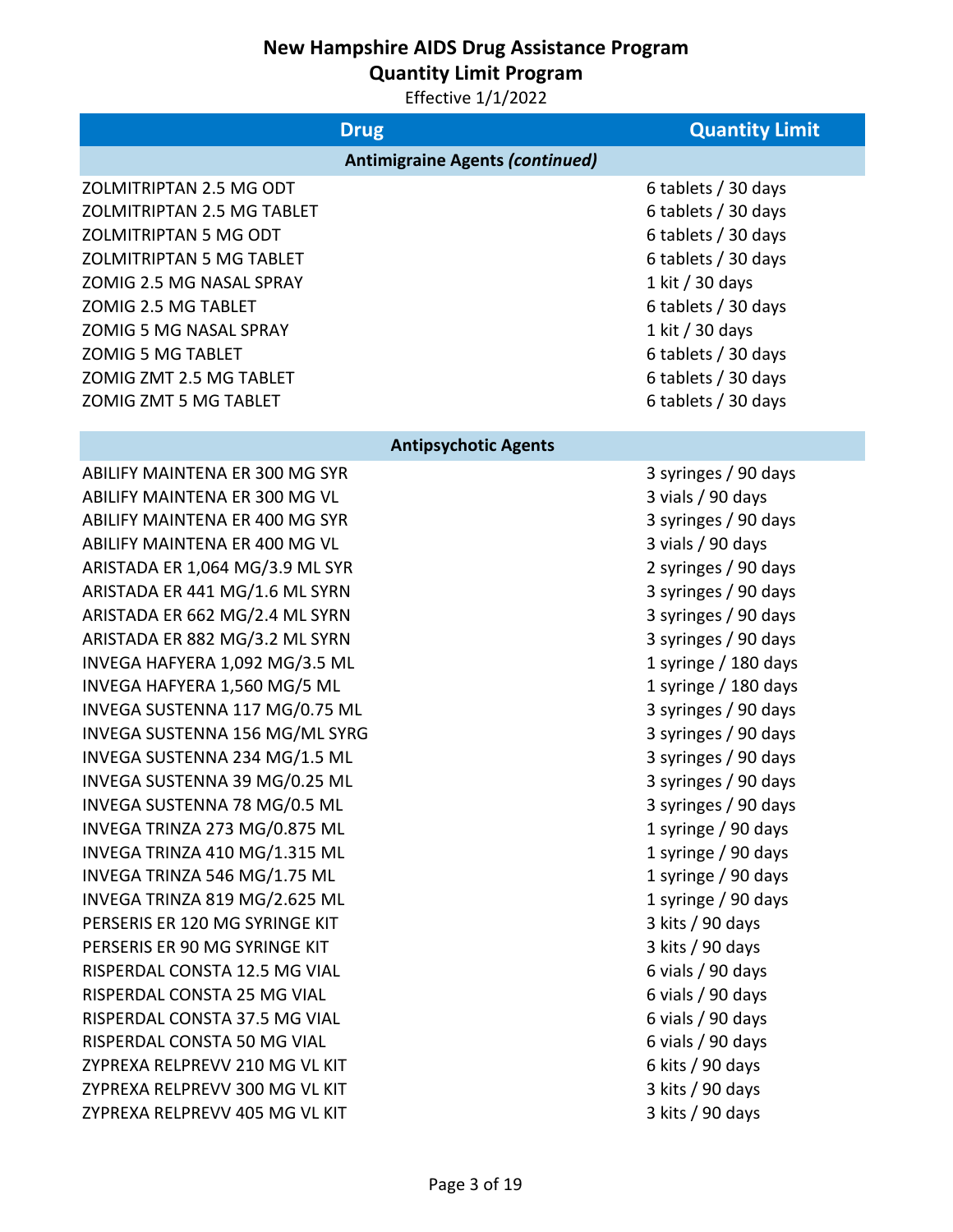**Quantity Limit Program**

| <b>Drug</b>                                                                                                                                                                                                                                                                                                                                                                                                                                                                                                     | <b>Quantity Limit</b>                                                                                                                                                                                                                                                                                                                                       |
|-----------------------------------------------------------------------------------------------------------------------------------------------------------------------------------------------------------------------------------------------------------------------------------------------------------------------------------------------------------------------------------------------------------------------------------------------------------------------------------------------------------------|-------------------------------------------------------------------------------------------------------------------------------------------------------------------------------------------------------------------------------------------------------------------------------------------------------------------------------------------------------------|
| <b>Antiretroviral Agents</b>                                                                                                                                                                                                                                                                                                                                                                                                                                                                                    |                                                                                                                                                                                                                                                                                                                                                             |
| <b>FUZEON 90 MG VIAL</b>                                                                                                                                                                                                                                                                                                                                                                                                                                                                                        | 1 kit / 30 days                                                                                                                                                                                                                                                                                                                                             |
| <b>Antiviral Agents</b>                                                                                                                                                                                                                                                                                                                                                                                                                                                                                         |                                                                                                                                                                                                                                                                                                                                                             |
| <b>FLUMADINE 100 MG TABLET</b><br>OSELTAMIVIR 6 MG/ML SUSPENSION<br><b>OSELTAMIVIR PHOS 30 MG CAPSULE</b><br><b>OSELTAMIVIR PHOS 45 MG CAPSULE</b><br><b>OSELTAMIVIR PHOS 75 MG CAPSULE</b><br><b>RELENZA 5 MG DISKHALER</b><br>RIMANTADINE HCL 100 MG TABLET<br><b>TAMIFLU 30 MG CAPSULE</b><br><b>TAMIFLU 45 MG CAPSULE</b><br>TAMIFLU 6 MG/ML SUSPENSION<br><b>TAMIFLU 75 MG CAPSULE</b><br>XOFLUZA 20 MG TAB (40 MG DOSE)<br>XOFLUZA 40 MG TAB (80 MG DOSE)<br>XOFLUZA 40 MG TABLET<br>XOFLUZA 80 MG TABLET | 60 tablets / 30 days<br>180 mL / 45 days<br>20 capsules / 180 days<br>10 capsules / 180 days<br>10 capsules / 180 days<br>1 kit / 30 days<br>60 tablets / 30 days<br>20 capsules / 180 days<br>10 capsules / 180 days<br>180 mL / 45 days<br>10 capsules / 180 days<br>1 dose / 180 days<br>1 dose / 180 days<br>1 tablet / 180 days<br>1 tablet / 180 days |
| <b>Bowel Evacuants</b>                                                                                                                                                                                                                                                                                                                                                                                                                                                                                          |                                                                                                                                                                                                                                                                                                                                                             |
| <b>CLENPIQ SOLUTION</b><br><b>GAVILYTE-C SOLUTION</b><br><b>GAVILYTE-G SOLUTION</b><br><b>GAVILYTE-N SOLUTION</b><br><b>GOLYTELY SOLUTION</b><br><b>MOVIPREP POWDER PACKET</b><br><b>OSMOPREP TABLET</b><br>PEG 3350-ELECTROLYTE SOLUTION<br>PEG-3350 AND ELECTROLYTES SOLN<br>PEG3350-SOD SUL-NACL-KCL-ASCB-C 100-7.5-2.691-1.015-5.9-4.7G<br>PLENVU POWDER PACKETS<br><b>SUPREP BOWEL PREP KIT</b><br>SUTAB 1.479-0.225-0.188 GM TAB                                                                          | 1 kit / 30 days<br>4000 mL / 30 days<br>4000 mL / 30 days<br>4000 mL / 30 days<br>4000 mL / 30 days<br>1 kit / 30 days<br>32 tablets / 30 days<br>4000 mL / 30 days<br>4000 mL / 30 days<br>1 kit / 30 days<br>3 packets / 30 days<br>1 kit / 30 days<br>2 tablets / 30 days                                                                                |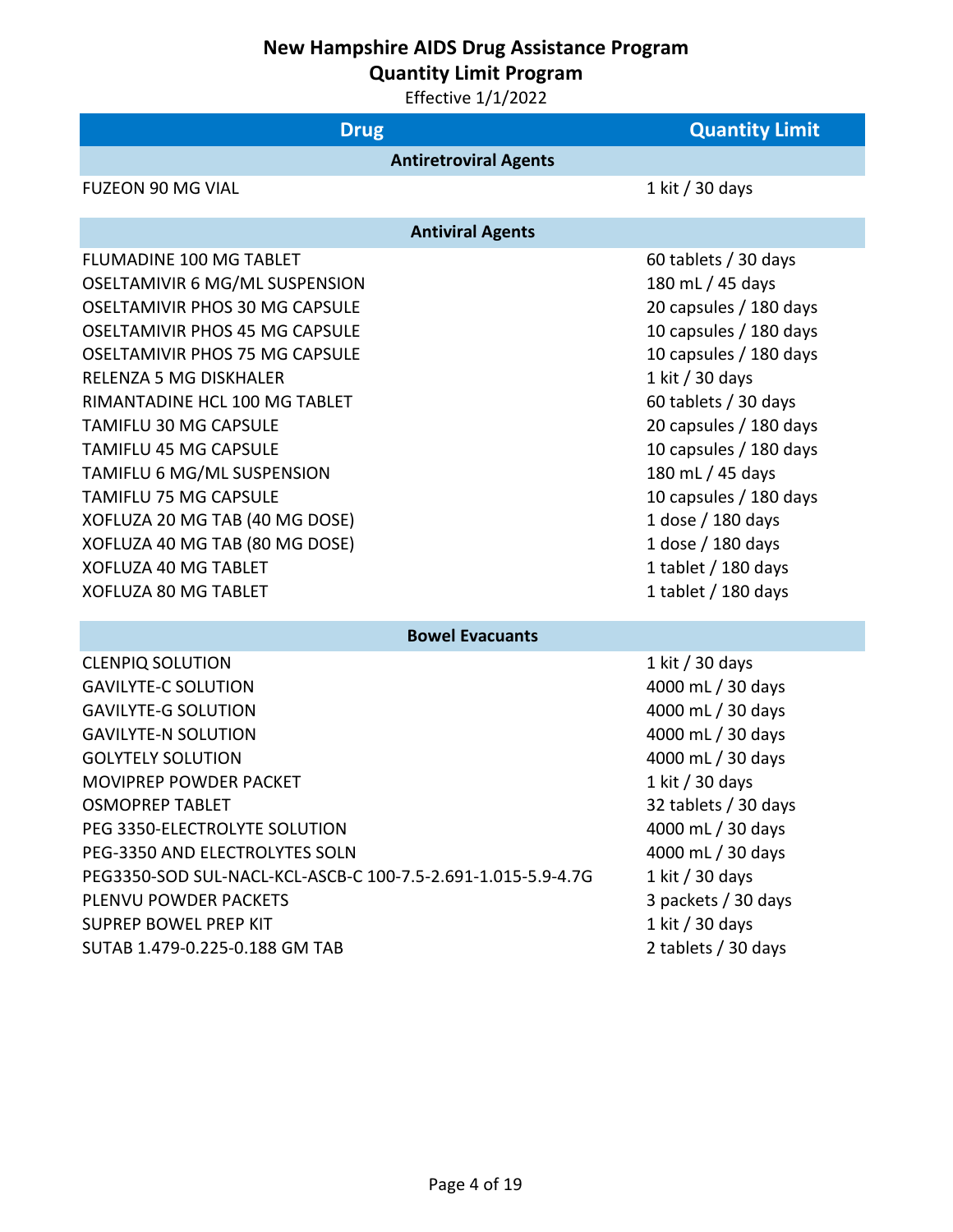**Quantity Limit Program**

| <b>Drug</b>                        | <b>Quantity Limit</b> |
|------------------------------------|-----------------------|
| <b>Glaucoma Agents</b>             |                       |
| <b>BIMATOPROST 0.03% EYE DROPS</b> | 15 mL / 90 days       |
| LATANOPROST 0.005% EYE DROPS       | 15 mL / 90 days       |
| LUMIGAN 0.01% EYE DROPS            | 15 mL / 90 days       |
| RHOPRESSA 0.02% OPHTH SOLUTION     | 15 mL / 90 days       |
| ROCKLATAN 0.02%-0.005% EYE DRP     | 15 mL / 90 days       |
| TRAVATAN Z 0.004% EYE DROP         | 15 mL / 90 days       |
| TRAVOPROST 0.004% EYE DROP         | 15 mL / 90 days       |
| VYZULTA 0.024% OPHTH SOLUTION      | 15 mL / 90 days       |
| XALATAN 0.005% EYE DROPS           | 15 mL / 90 days       |
| XELPROS 0.005% EYE DROP            | 15 mL / 90 days       |
| ZIOPTAN 0.0015% EYE DROPS          | 180 doses / 90 days   |
| <b>Hematopoietic Agents</b>        |                       |
| ARANESP 10 MCG/0.4 ML SYRINGE      | 4 syringes / 30 days  |
| ARANESP 100 MCG/0.5 ML SYRINGE     | 4 syringes / 30 days  |
| ARANESP 100 MCG/ML VIAL            | 4 vials / 30 days     |
| ARANESP 150 MCG/0.3 ML SYRINGE     | 4 syringes / 30 days  |
| ARANESP 200 MCG/0.4 ML SYRINGE     | 4 syringes / 30 days  |
| ARANESP 200 MCG/ML VIAL            | 4 vials / 30 days     |
| ARANESP 25 MCG/0.42 ML SYRING      | 4 syringes / 30 days  |
| ARANESP 25 MCG/ML VIAL             | 4 vials / 30 days     |
| ARANESP 300 MCG/0.6 ML SYRINGE     | 4 syringes / 30 days  |
| ARANESP 40 MCG/0.4 ML SYRINGE      | 4 syringes / 30 days  |
| ARANESP 40 MCG/ML VIAL             | 4 vials / 30 days     |
| ARANESP 500 MCG/1 ML SYRINGE       | 4 syringes / 30 days  |
| ARANESP 60 MCG/0.3 ML SYRINGE      | 4 syringes / 30 days  |
| ARANESP 60 MCG/ML VIAL             | 4 vials / 30 days     |
| EPOGEN 10,000 UNITS/ML VIAL        | 8 vials / 30 days     |
| EPOGEN 2,000 UNITS/ML VIAL         | 8 vials / 30 days     |
| EPOGEN 20,000 UNITS/2 ML VIAL      | 8 vials / 30 days     |
| EPOGEN 20,000 UNITS/ML VIAL        | 8 vials / 30 days     |
| EPOGEN 3,000 UNITS/ML VIAL         | 8 vials / 30 days     |
| EPOGEN 4,000 UNITS/ML VIAL         | 8 vials / 30 days     |
| MIRCERA 100 MCG/0.3 ML SYRINGE     | 4 syringes / 30 days  |
| MIRCERA 150 MCG/0.3 ML SYRINGE     | 4 syringes / 30 days  |
| MIRCERA 200 MCG/0.3 ML SYRINGE     | 4 syringes / 30 days  |
| MIRCERA 30 MCG/0.3 ML SYRINGE      | 4 syringes / 30 days  |
| MIRCERA 50 MCG/0.3 ML SYRINGE      | 4 syringes / 30 days  |
| MIRCERA 75 MCG/0.3 ML SYRINGE      | 4 syringes / 30 days  |
| PROCRIT 10,000 UNITS/ML VIAL       | 8 vials / 30 days     |
| PROCRIT 10,000 UNITS/ML VIAL       | 8 vials / 30 days     |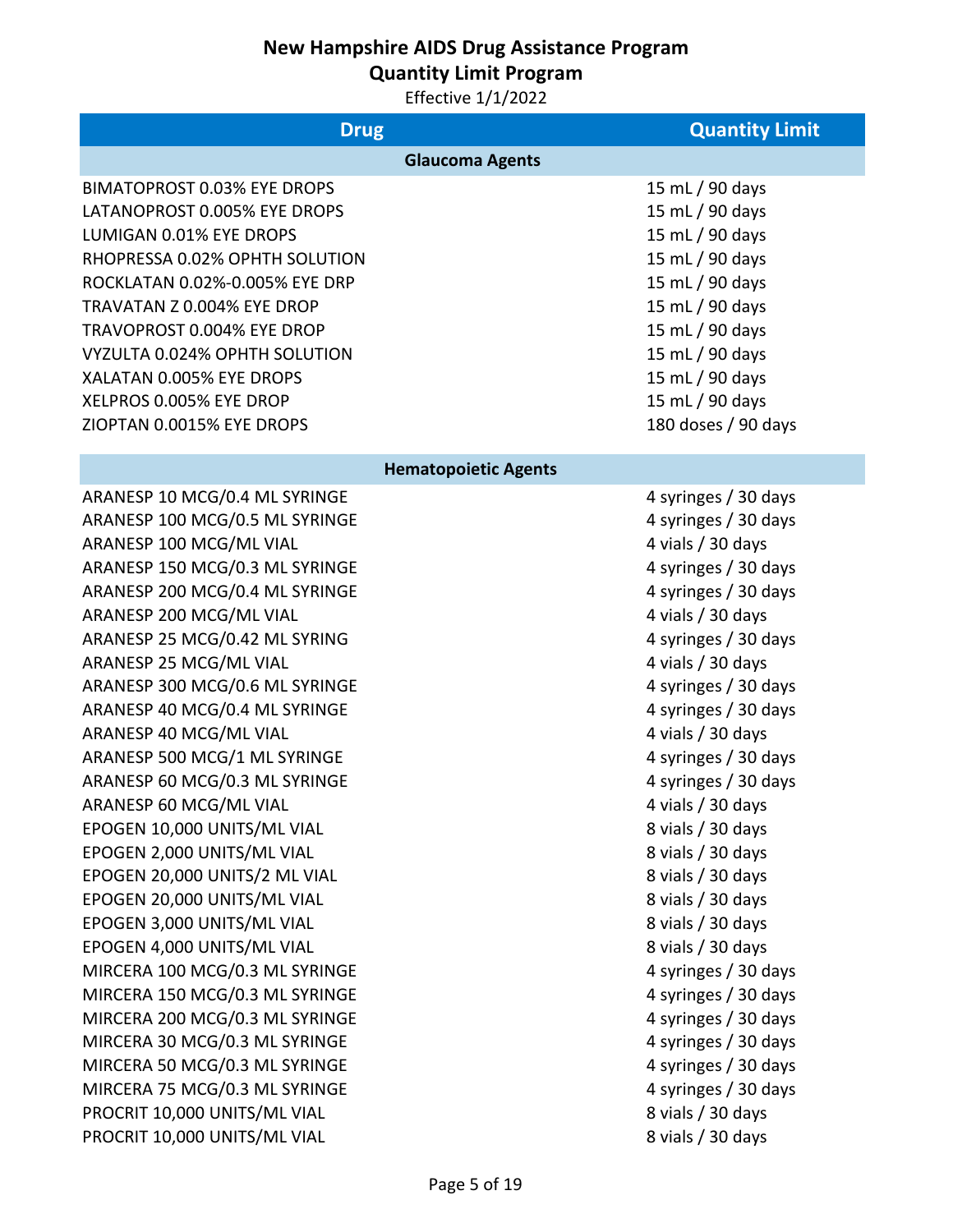**Quantity Limit Program**

| <b>Drug</b>                             | <b>Quantity Limit</b> |
|-----------------------------------------|-----------------------|
| <b>Hematopoietic Agents (continued)</b> |                       |
| PROCRIT 2,000 UNITS/ML VIAL             | 8 vials / 30 days     |
| PROCRIT 20,000 UNITS/ML VIAL            | 8 vials / 30 days     |
| PROCRIT 3,000 UNITS/ML VIAL             | 8 vials / 30 days     |
| PROCRIT 4,000 UNITS/ML VIAL             | 8 vials / 30 days     |
| PROCRIT 40,000 UNITS/ML VIAL            | 8 vials / 30 days     |
| RETACRIT 10,000 UNIT/ML VIAL            | 8 vials / 30 days     |
| RETACRIT 2,000 UNIT/ML VIAL             | 8 vials / 30 days     |
| RETACRIT 20,000 UNIT/2 ML VIAL          | 8 vials / 30 days     |
| RETACRIT 20,000 UNIT/ML VIAL            | 8 vials / 30 days     |
| RETACRIT 3,000 UNIT/ML VIAL             | 8 vials / 30 days     |
| RETACRIT 4,000 UNIT/ML VIAL             | 8 vials / 30 days     |
| RETACRIT 40,000 UNIT/ML VIAL            | 8 vials / 30 days     |
| <b>Long-Acting Opioid Analgesics</b>    |                       |
| <b>BELBUCA 150 MCG FILM</b>             | 2 films / day         |
| <b>BELBUCA 300 MCG FILM</b>             | 2 films / day         |
| <b>BELBUCA 450 MCG FILM</b>             | 2 films / day         |
| BELBUCA 600 MCG FILM                    | 2 films / day         |
| <b>BELBUCA 75 MCG FILM</b>              | 2 films / day         |
| <b>BELBUCA 750 MCG FILM</b>             | 2 films / day         |
| BELBUCA 900 MCG FILM                    | 2 films / day         |
| <b>BUPRENORPHINE 10 MCG/HR PATCH</b>    | 1 patch / 7 days      |
| <b>BUPRENORPHINE 15 MCG/HR PATCH</b>    | 1 patch $/$ 7 days    |
| <b>BUPRENORPHINE 150 MCG FILM</b>       | 2 films / day         |
| <b>BUPRENORPHINE 20 MCG/HR PATCH</b>    | 1 patch $/$ 7 days    |
| <b>BUPRENORPHINE 300 MCG FILM</b>       | 2 films / day         |
| <b>BUPRENORPHINE 450 MCG FILM</b>       | 2 films / day         |
| <b>BUPRENORPHINE 5 MCG/HR PATCH</b>     | 1 patch $/$ 7 days    |
| <b>BUPRENORPHINE 600 MCG FILM</b>       | 2 films / day         |
| <b>BUPRENORPHINE 7.5 MCG/HR PATCH</b>   | 1 patch $/$ 7 days    |
| <b>BUPRENORPHINE 75 MCG FILM</b>        | 2 films / day         |
| <b>BUPRENORPHINE 750 MCG FILM</b>       | 2 films / day         |
| <b>BUPRENORPHINE 900 MCG FILM</b>       | 2 films / day         |
| <b>BUTRANS 10 MCG/HR PATCH</b>          | 1 patch $/$ 7 days    |
| <b>BUTRANS 15 MCG/HR PATCH</b>          | 1 patch $/$ 7 days    |
| <b>BUTRANS 20 MCG/HR PATCH</b>          | 1 patch $/$ 7 days    |
| <b>BUTRANS 5 MCG/HR PATCH</b>           | 1 patch $/$ 7 days    |
| <b>BUTRANS 7.5 MCG/HR PATCH</b>         | 1 patch $/$ 7 days    |
| CONZIP 100 MG CAPSULE                   | 1 capsule $/$ day     |
| CONZIP 200 MG CAPSULE                   | 1 capsule $/$ day     |
| CONZIP 300 MG CAPSULE                   | 1 capsule / day       |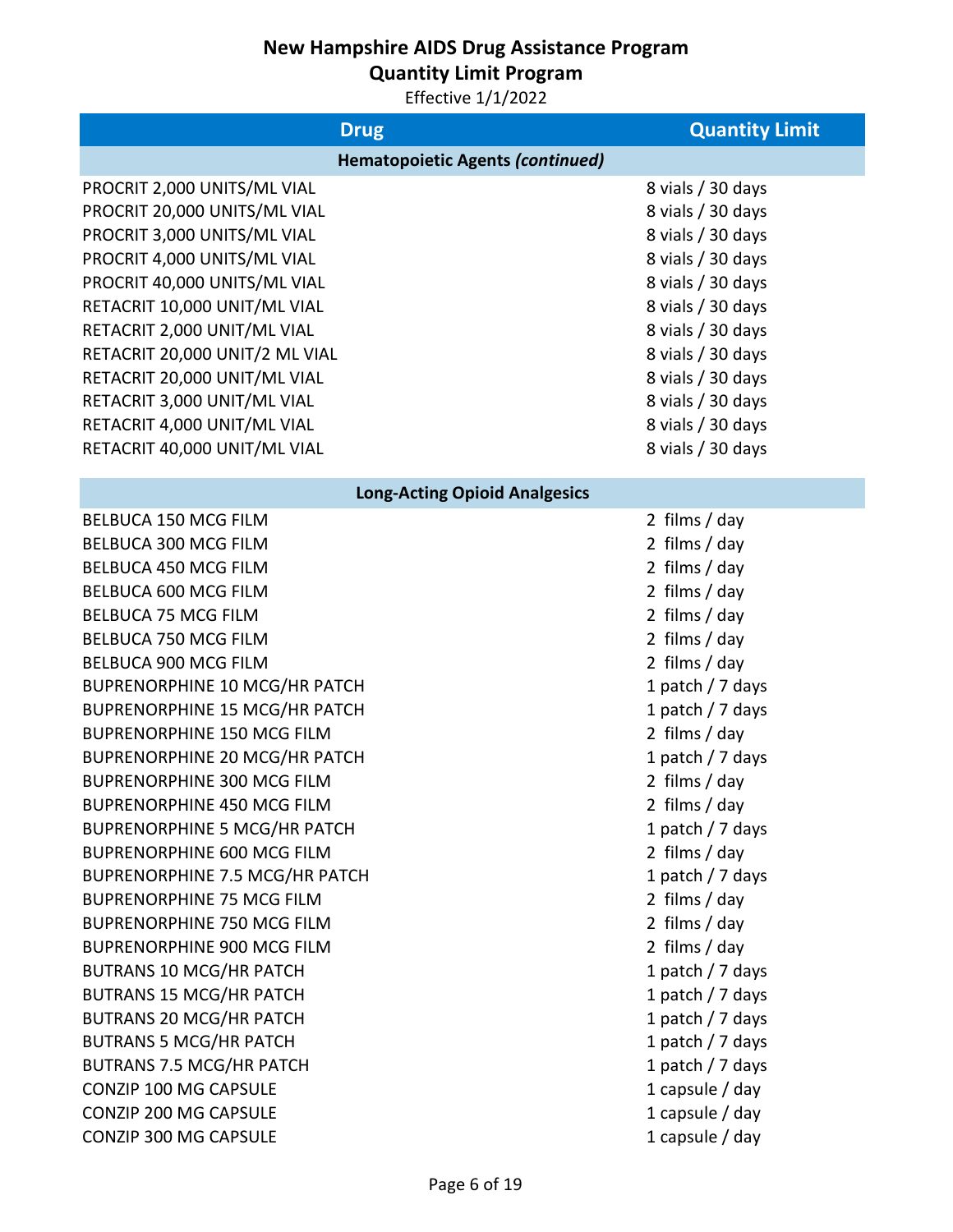**Quantity Limit Program**

| <b>Drug</b>                                      | <b>Quantity Limit</b> |
|--------------------------------------------------|-----------------------|
| <b>Long-Acting Opioid Analgesics (continued)</b> |                       |
| DURAGESIC 100 MCG/HR PATCH                       | 1 patch $/$ 3 days    |
| DURAGESIC 12 MCG/HR PATCH                        | 1 patch / 3 days      |
| DURAGESIC 25 MCG/HR PATCH                        | 1 patch / 3 days      |
| DURAGESIC 50 MCG/HR PATCH                        | 1 patch / 3 days      |
| DURAGESIC 75 MCG/HR PATCH                        | 1 patch / 3 days      |
| FENTANYL 100 MCG/HR PATCH                        | 1 patch / 3 days      |
| FENTANYL 12 MCG/HR PATCH                         | 1 patch / 3 days      |
| FENTANYL 25 MCG/HR PATCH                         | 1 patch / 3 days      |
| FENTANYL 37.5 MCG/HR PATCH                       | 1 patch / 3 days      |
| FENTANYL 50 MCG/HR PATCH                         | 1 patch / 3 days      |
| FENTANYL 62.5 MCG/HR PATCH                       | 1 patch / 3 days      |
| FENTANYL 75 MCG/HR PATCH                         | 1 patch / 3 days      |
| FENTANYL 87.5 MCG/HR PATCH                       | 1 patch / 3 days      |
| HYDROCODONE ER 10 MG CAPSULE                     | 2 capsules / day      |
| HYDROCODONE ER 100 MG TABLET                     | 2 tablets / day       |
| HYDROCODONE ER 120 MG TABLET                     | 2 tablets / day       |
| HYDROCODONE ER 15 MG CAPSULE                     | 2 capsules / day      |
| HYDROCODONE ER 20 MG CAPSULE                     | 2 capsules / day      |
| HYDROCODONE ER 20 MG TABLET                      | 2 tablets / day       |
| HYDROCODONE ER 30 MG CAPSULE                     | 2 capsules / day      |
| HYDROCODONE ER 30 MG TABLET                      | 2 tablets / day       |
| HYDROCODONE ER 40 MG CAPSULE                     | 2 capsules / day      |
| HYDROCODONE ER 40 MG TABLET                      | 2 tablets / day       |
| HYDROCODONE ER 50 MG CAPSULE                     | 2 capsules / day      |
| <b>HYDROCODONE ER 60 MG TABLET</b>               | 2 tablets / day       |
| HYDROCODONE ER 80 MG TABLET                      | 2 tablets / day       |
| <b>HYDROMORPHONE HCL ER 12 MG TAB</b>            | 1 tablet / day        |
| HYDROMORPHONE HCL ER 16 MG TAB                   | 1 tablet / day        |
| HYDROMORPHONE HCL ER 32 MG TAB                   | 1 tablet $/$ day      |
| HYDROMORPHONE HCL ER 8 MG TAB                    | 1 tablet $/$ day      |
| HYSINGLA ER 100 MG TABLET                        | 2 tablets / day       |
| HYSINGLA ER 120 MG TABLET                        | 2 tablets / day       |
| HYSINGLA ER 20 MG TABLET                         | 2 tablets / day       |
| <b>HYSINGLA ER 30 MG TABLET</b>                  | 2 tablets / day       |
| HYSINGLA ER 40 MG TABLET                         | 2 tablets / day       |
| <b>HYSINGLA ER 60 MG TABLET</b>                  | 2 tablets / day       |
| HYSINGLA ER 80 MG TABLET                         | 2 tablets / day       |
| <b>KADIAN ER 10 MG CAPSULE</b>                   | 1 capsule $/$ day     |
| KADIAN ER 100 MG CAPSULE                         | 1 capsule $/$ day     |
| KADIAN ER 20 MG CAPSULE                          | 1 capsule $/$ day     |
| KADIAN ER 200 MG CAPSULE                         | 1 capsule $/$ day     |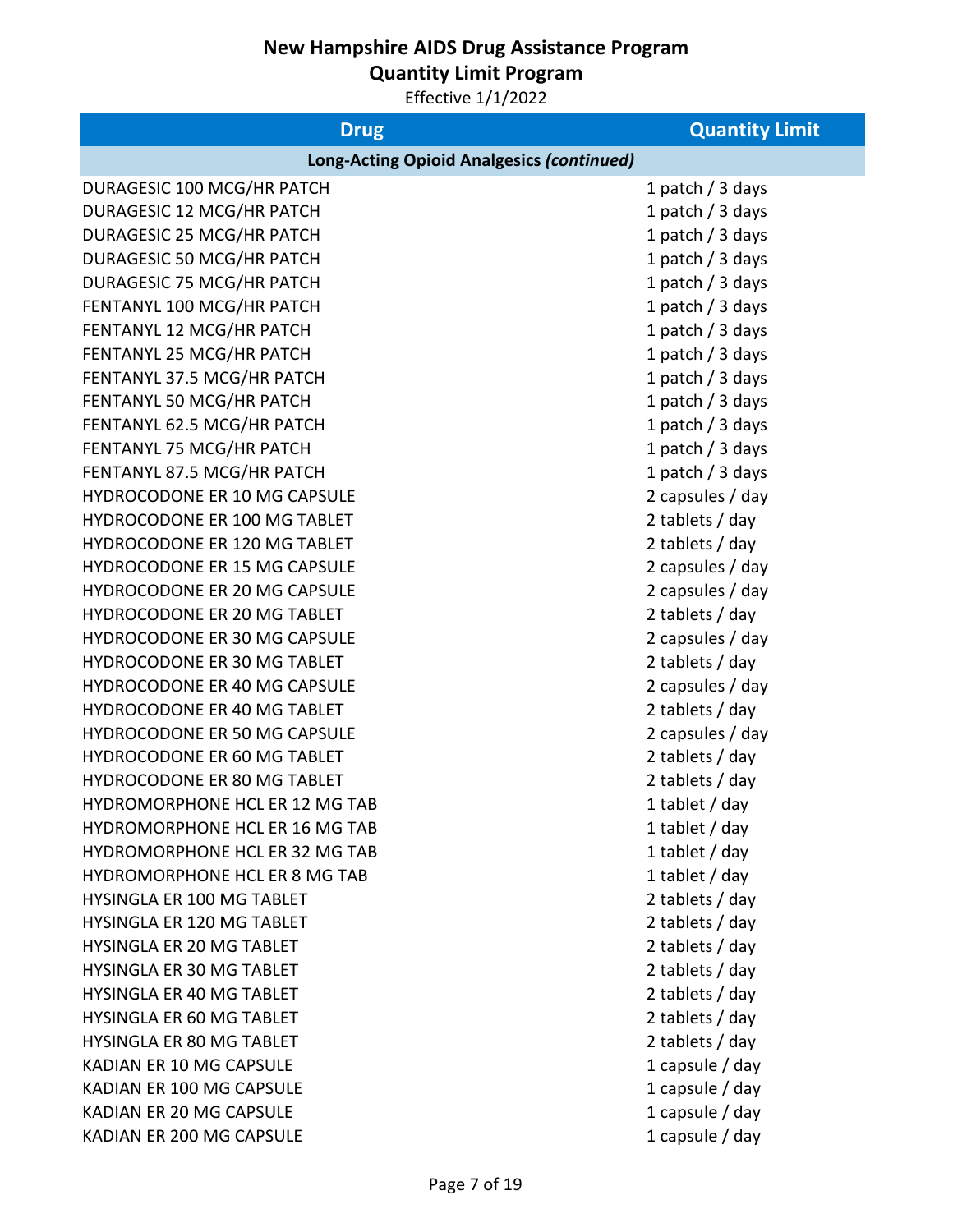**Quantity Limit Program**

| <b>Drug</b>                                      | <b>Quantity Limit</b> |
|--------------------------------------------------|-----------------------|
| <b>Long-Acting Opioid Analgesics (continued)</b> |                       |
| KADIAN ER 30 MG CAPSULE                          | 1 capsule $/$ day     |
| KADIAN ER 40 MG CAPSULE                          | 1 capsule $/$ day     |
| KADIAN ER 50 MG CAPSULE                          | 1 capsule $/$ day     |
| KADIAN ER 60 MG CAPSULE                          | 1 capsule $/$ day     |
| KADIAN ER 80 MG CAPSULE                          | 1 capsule $/$ day     |
| MORPHINE SULF CR 100 MG TABLET                   | 3 tablets / day       |
| MORPHINE SULF CR 60 MG TABLET                    | 3 tablets / day       |
| MORPHINE SULF ER 100 MG TABLET                   | 3 tablets / day       |
| MORPHINE SULF ER 15 MG TABLET                    | 3 tablets / day       |
| MORPHINE SULF ER 200 MG TABLET                   | 3 tablets / day       |
| MORPHINE SULF ER 30 MG TABLET                    | 3 tablets / day       |
| MORPHINE SULF ER 60 MG TABLET                    | 3 tablets / day       |
| MORPHINE SULFATE ER 10 MG CAP                    | 1 capsule $/$ day     |
| MORPHINE SULFATE ER 100 MG CAP                   | 1 capsule $/$ day     |
| MORPHINE SULFATE ER 120 MG CAP                   | 1 capsule / day       |
| MORPHINE SULFATE ER 20 MG CAP                    | 1 capsule $/$ day     |
| MORPHINE SULFATE ER 30 MG CAP                    | 1 capsule $/$ day     |
| MORPHINE SULFATE ER 30 MG CAP                    | 1 capsule / day       |
| MORPHINE SULFATE ER 40 MG CAP                    | 1 capsule $/$ day     |
| MORPHINE SULFATE ER 45 MG CAP                    | 1 capsule $/$ day     |
| MORPHINE SULFATE ER 50 MG CAP                    | 1 capsule $/$ day     |
| MORPHINE SULFATE ER 60 MG CAP                    | 1 capsule $/$ day     |
| MORPHINE SULFATE ER 60 MG CAP                    | 1 capsule $/$ day     |
| MORPHINE SULFATE ER 75 MG CAP                    | 1 capsule $/$ day     |
| MORPHINE SULFATE ER 80 MG CAP                    | 1 capsule $/$ day     |
| MORPHINE SULFATE ER 90 MG CAP                    | 1 capsule $/$ day     |
| MS CONTIN ER 100 MG TABLET                       | 3 tablets / day       |
| MS CONTIN ER 15 MG TABLET                        | 3 tablets / day       |
| MS CONTIN ER 200 MG TABLET                       | 3 tablets / day       |
| MS CONTIN ER 30 MG TABLET                        | 3 tablets / day       |
| MS CONTIN ER 60 MG TABLET                        | 3 tablets / day       |
| NUCYNTA ER 100 MG TABLET                         | 2 tablets / day       |
| NUCYNTA ER 150 MG TABLET                         | 2 tablets / day       |
| NUCYNTA ER 200 MG TABLET                         | 2 tablets / day       |
| NUCYNTA ER 250 MG TABLET                         | 2 tablets / day       |
| <b>NUCYNTA ER 50 MG TABLET</b>                   | 2 tablets / day       |
| OXYCODONE HCL ER 10 MG TABLET                    | 2 tablets / day       |
| OXYCODONE HCL ER 15 MG TABLET                    | 2 tablets / day       |
| OXYCODONE HCL ER 20 MG TABLET                    | 2 tablets / day       |
| OXYCODONE HCL ER 30 MG TABLET                    | 2 tablets / day       |
| OXYCODONE HCL ER 40 MG TABLET                    | 2 tablets / day       |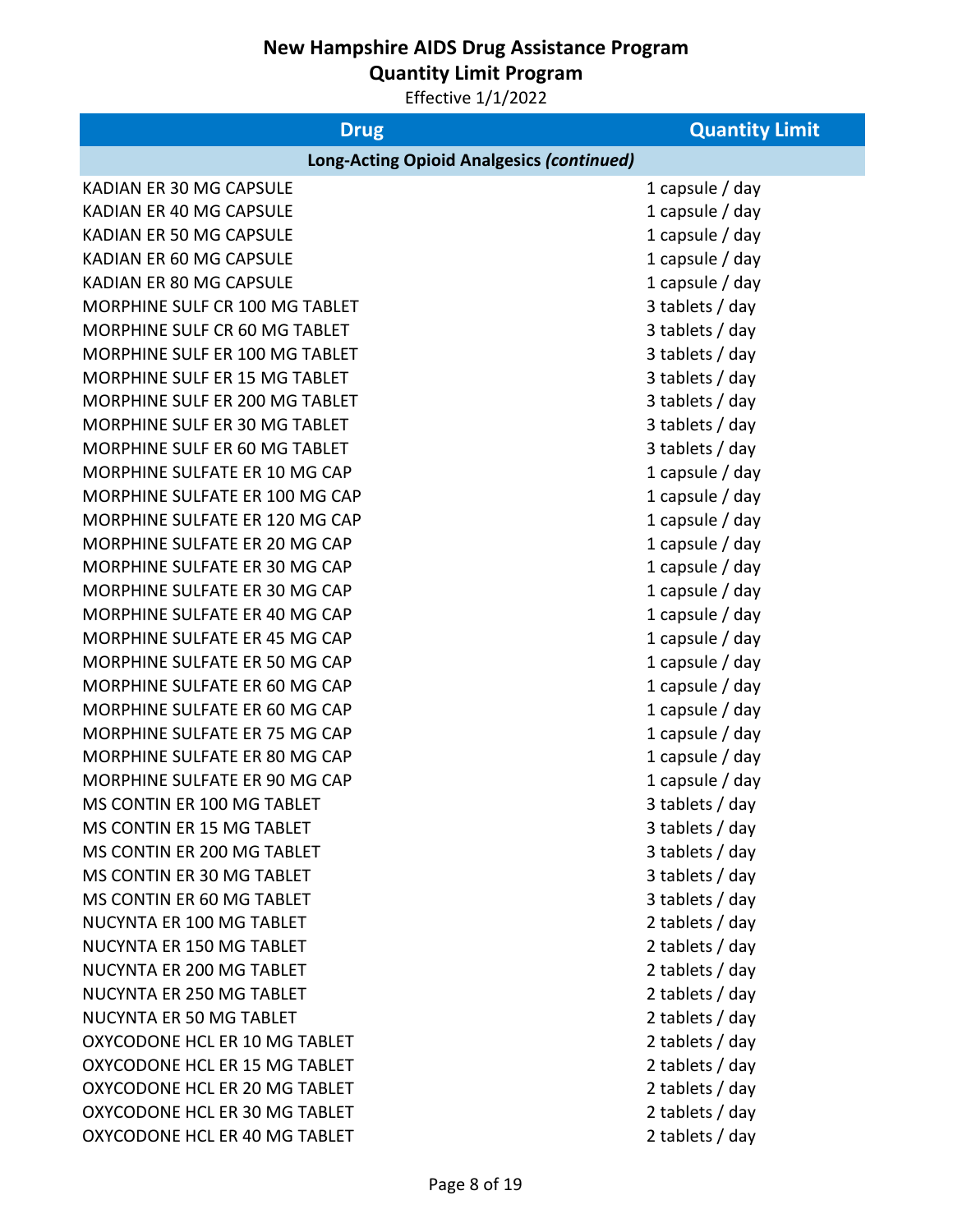**Quantity Limit Program**

| <b>Drug</b>                                      | <b>Quantity Limit</b> |
|--------------------------------------------------|-----------------------|
| <b>Long-Acting Opioid Analgesics (continued)</b> |                       |
| OXYCODONE HCL ER 60 MG TABLET                    | 2 tablets / day       |
| OXYCODONE HCL ER 80 MG TABLET                    | 2 tablets / day       |
| <b>OXYCONTIN ER 10 MG TABLET</b>                 | 2 tablets / day       |
| <b>OXYCONTIN ER 15 MG TABLET</b>                 | 2 tablets / day       |
| <b>OXYCONTIN ER 20 MG TABLET</b>                 | 2 tablets / day       |
| <b>OXYCONTIN ER 30 MG TABLET</b>                 | 2 tablets / day       |
| <b>OXYCONTIN ER 40 MG TABLET</b>                 | 2 tablets / day       |
| <b>OXYCONTIN ER 60 MG TABLET</b>                 | 2 tablets / day       |
| <b>OXYCONTIN ER 80 MG TABLET</b>                 | 2 tablets / day       |
| OXYMORPHONE HCL ER 10 MG TAB                     | 2 tablets / day       |
| OXYMORPHONE HCL ER 15 MG TAB                     | 2 tablets / day       |
| OXYMORPHONE HCL ER 20 MG TAB                     | 2 tablets / day       |
| OXYMORPHONE HCL ER 30 MG TAB                     | 2 tablets / day       |
| OXYMORPHONE HCL ER 40 MG TAB                     | 2 tablets / day       |
| OXYMORPHONE HCL ER 5 MG TABLET                   | 2 tablets / day       |
| OXYMORPHONE HCL ER 7.5 MG TAB                    | 2 tablets / day       |
| TRAMADOL ER 100 MG TABLET                        | 1 tablet $/$ day      |
| <b>TRAMADOL ER 200 MG TABLET</b>                 | 1 tablet $/$ day      |
| TRAMADOL ER 300 MG TABLET                        | 1 tablet $/$ day      |
| <b>TRAMADOL HCL ER 100 MG CAPSULE</b>            | 1 capsule $/$ day     |
| TRAMADOL HCL ER 100 MG TABLET                    | 1 tablet / day        |
| <b>TRAMADOL HCL ER 200 MG CAPSULE</b>            | 1 capsule $/$ day     |
| TRAMADOL HCL ER 200 MG TABLET                    | 1 tablet $/$ day      |
| TRAMADOL HCL ER 300 MG CAPSULE                   | 1 capsule / day       |
| TRAMADOL HCL ER 300 MG TABLET                    | 1 tablet $/$ day      |
| XTAMPZA ER 13.5 MG CAPSULE                       | 2 capsules / day      |
| <b>XTAMPZA ER 18 MG CAPSULE</b>                  | 2 capsules / day      |
| <b>XTAMPZA ER 27 MG CAPSULE</b>                  | 2 capsules / day      |
| XTAMPZA ER 36 MG CAPSULE                         | 2 capsules / day      |
| <b>XTAMPZA ER 9 MG CAPSULE</b>                   | 2 capsules / day      |
| ZOHYDRO ER 10 MG CAPSULE                         | 2 capsules / day      |
| ZOHYDRO ER 15 MG CAPSULE                         | 2 capsules / day      |
| ZOHYDRO ER 20 MG CAPSULE                         | 2 capsules / day      |
| ZOHYDRO ER 30 MG CAPSULE                         | 2 capsules / day      |
| ZOHYDRO ER 40 MG CAPSULE                         | 2 capsules / day      |
| ZOHYDRO ER 50 MG CAPSULE                         | 2 capsules / day      |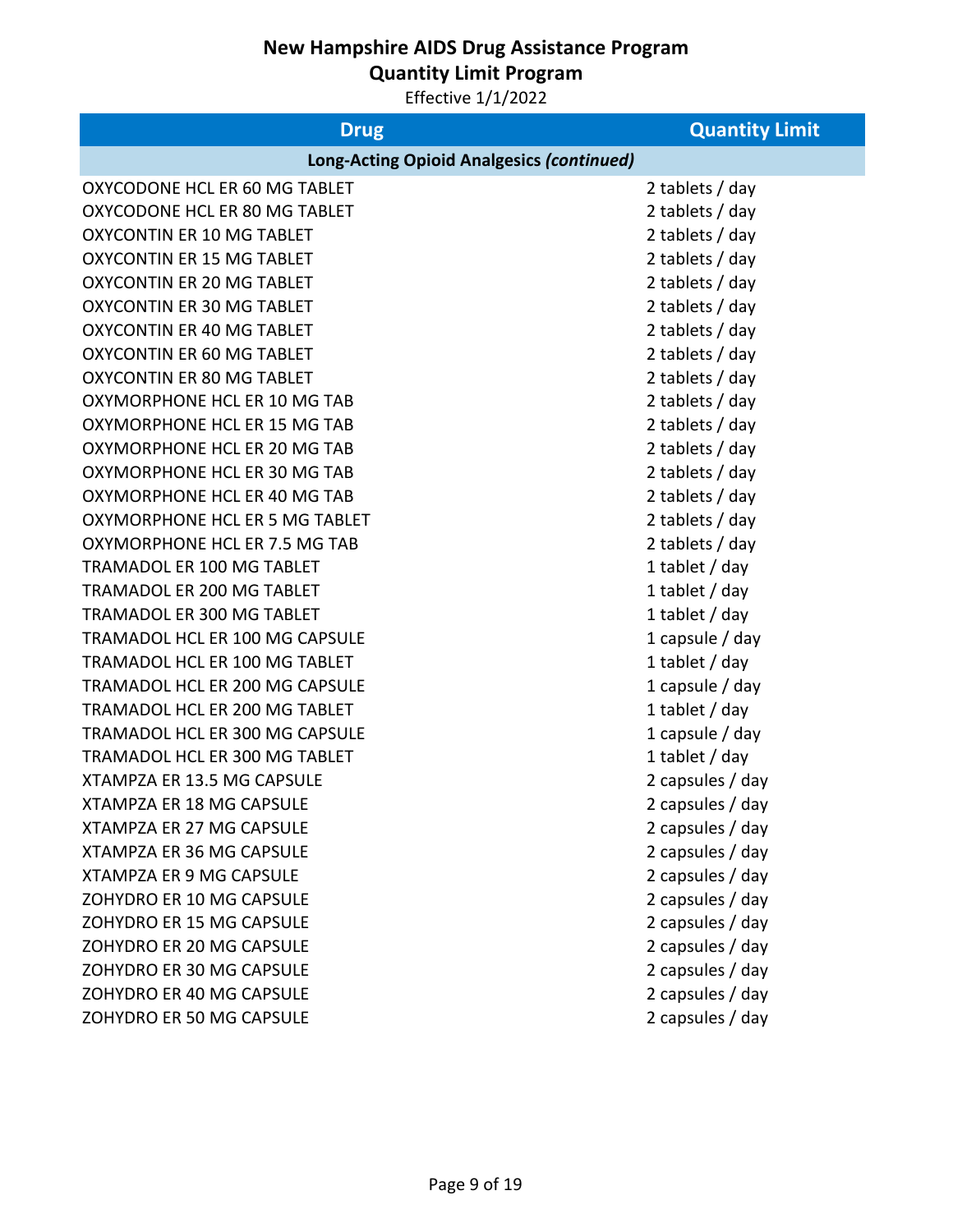**Quantity Limit Program**

| <b>Drug</b>                         | <b>Quantity Limit</b>            |
|-------------------------------------|----------------------------------|
|                                     | <b>Macrolides</b>                |
| <b>AZITHROMYCIN 250 MG TABLET</b>   | 6 tabs / 5 days                  |
| <b>AZITHROMYCIN 500 MG TABLET</b>   | $3$ tabs / $3$ days              |
| <b>CLARITHROMYCIN 250 MG TABLET</b> | 28 tabs / 14 days                |
| <b>CLARITHROMYCIN 500 MG TABLET</b> | 28 tabs / 14 days                |
| <b>CLARITHROMYCIN ER 500 MG TAB</b> | 14 tabs / 14 days                |
| ZITHROMAX 250 MG TABLET             | $6$ tabs / 5 days                |
| ZITHROMAX 250 MG Z-PAK TABLET       | $6$ tabs / 5 days                |
| ZITHROMAX 500 MG TABLET             | $3$ tabs / $3$ days              |
| ZITHROMAX TRI-PAK 500 MG TAB        | $3$ tabs / $3$ days              |
|                                     | <b>Multiple Sclerosis Agents</b> |
| <b>AUBAGIO 14 MG TABLET</b>         | 1 tablet / day                   |
| <b>AUBAGIO 7 MG TABLET</b>          | 1 tablet / day                   |
| AVONEX PEN 30 MCG/0.5 ML KIT        | 4 kits / 30 days                 |
| AVONEX PREFILLED SYR 30 MCG KIT     | 4 kits / 30 days                 |
| <b>BAFIERTAM DR 95 MG CAPSULE</b>   | 4 capsules / day                 |
| <b>BETASERON 0.3 MG KIT</b>         | 15 kits / 30 days                |
| <b>BETASERON 0.3 MG KIT</b>         | 15 kits / 30 days                |
| COPAXONE 20 MG/ML SYRINGE           | 30 syringes / 30 days            |
| COPAXONE 40 MG/ML SYRINGE           | 12 syringes / 30 days            |
| DIMETHYL FUMARATE DR 120 MG CP      | 4 capsules / day                 |
| DIMETHYL FUMARATE DR 240 MG CP      | 2 capsules / day                 |
| EXTAVIA 0.3 MG KIT                  | 15 kits / 30 days                |
| <b>EXTAVIA 0.3 MG VIAL</b>          | 4 vials/30 days                  |
| <b>GILENYA 0.5 MG CAPSULE</b>       | 1 capsule $/$ day                |
| <b>GLATIRAMER 20 MG/ML SYRINGE</b>  | 30 syringes / 30 days            |
| <b>GLATIRAMER 40 MG/ML SYRINGE</b>  | 12 syringes / 30 days            |
| <b>GLATOPA 20 MG/ML SYRINGE</b>     | 30 syringes / 30 days            |
| <b>GLATOPA 40 MG/ML SYRINGE</b>     | 12 syringes / 30 days            |
| <b>MAYZENT 2 MG TABLET</b>          | 1 tablet $/$ day                 |
| PLEGRIDY 125 MCG/0.5 ML PEN         | 2 pens/30 days                   |
| PLEGRIDY 125 MCG/0.5 ML SYRING      | 2 syringes / 30 days             |
| PLEGRIDY PEN INJ STARTER PACK       | 2 pens / 30 days                 |
| PLEGRIDY SYRINGE STARTER PACK       | 2 syringes / 30 days             |
| PONVORY 14-DAY STARTER PACK         | 14 tabs / 14 days                |
| PONVORY 20 MG TABLET                | 1 tablet $/$ day                 |
| REBIF 22 MCG/0.5 ML SYRINGE         | 6 mL $/$ 30 days                 |
| REBIF 44 MCG/0.5 ML SYRINGE         | 6 mL $/$ 30 days                 |
| REBIF REBIDOSE 22 MCG/0.5 ML        | 6 mL $/$ 30 days                 |
| REBIF REBIDOSE 44 MCG/0.5 ML        | 6 mL / 30 days                   |
| REBIF REBIDOSE TITRATION PACK       | 6 mL / 30 days                   |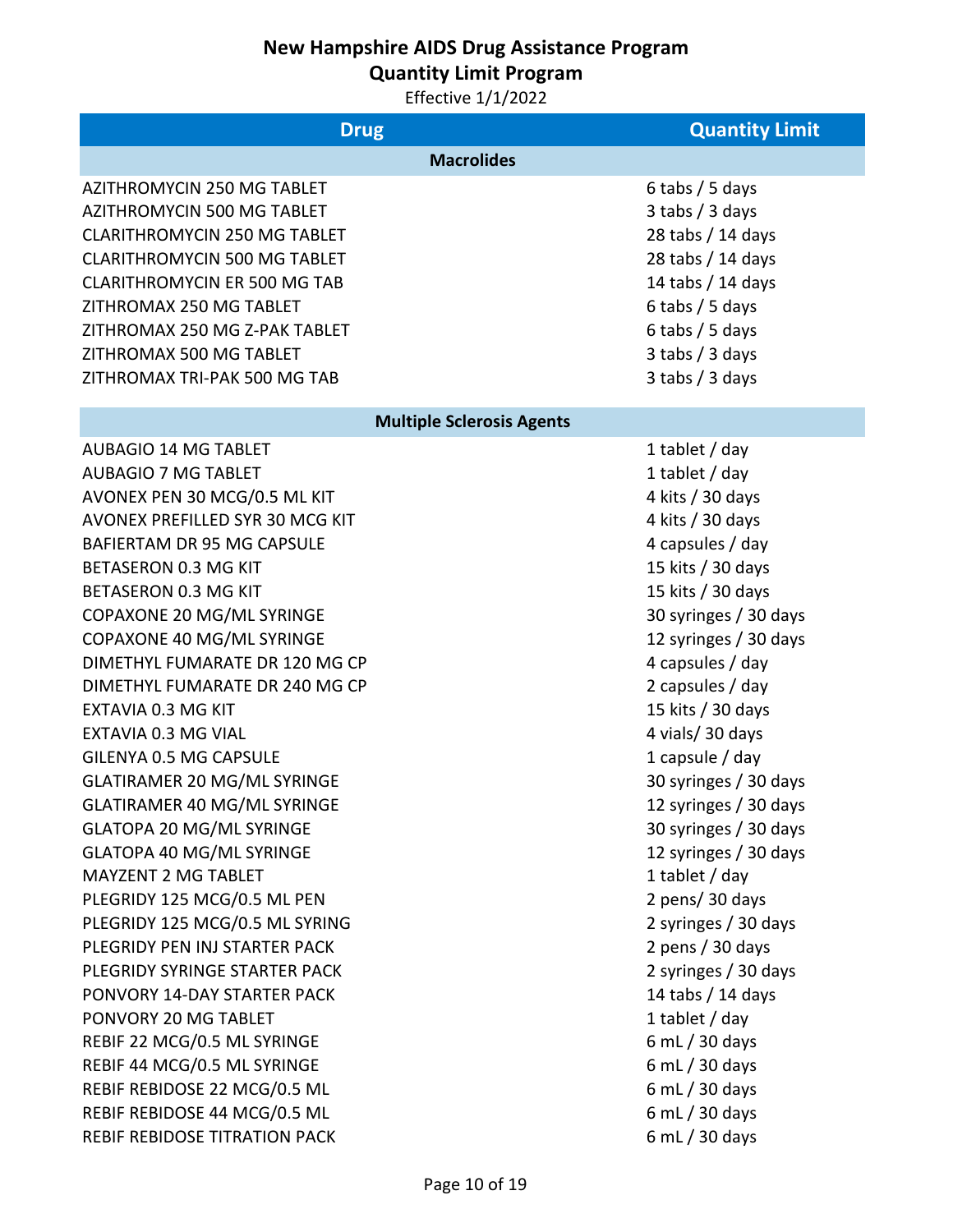**Quantity Limit Program**

| <b>Drug</b>                                   | <b>Quantity Limit</b>      |
|-----------------------------------------------|----------------------------|
| <b>Multiple Sclerosis Agents (continued)</b>  |                            |
| <b>REBIF TITRATION PACK</b>                   | 6 mL $/$ 30 days           |
| <b>TECFIDERA DR 120 MG CAPSULE</b>            | 4 capsules / day           |
| TECFIDERA DR 240 MG CAPSULE                   | 2 capsules / day           |
| <b>VUMERITY DR 231 MG CAPSULE</b>             | 4 capsules / day           |
| ZEPOSIA 0.92 MG CAPSULE                       | 1 capsule $/$ day          |
| <b>Nasal Glucocorticoids</b>                  |                            |
| BECONASE AQ 0.042% SPRAY                      | 3 nasal inhalers / 90 days |
| FLUNISOLIDE 0.025% SPRAY                      | 3 nasal inhalers / 90 days |
| FLUTICASONE PROP 50 MCG SPRAY                 | 3 nasal inhalers / 90 days |
| MOMETASONE FUROATE 50 MCG SPRY                | 3 nasal inhalers / 90 days |
| NASONEX 50 MCG NASAL SPRAY                    | 3 nasal inhalers / 90 days |
| <b>OMNARIS 50 MCG NASAL SPRAY</b>             | 3 nasal inhalers / 90 days |
| QNASL 80 MCG NASAL SPRAY                      | 3 nasal inhalers / 90 days |
| <b>QNASL CHILDREN'S 40 MCG SPRAY</b>          | 3 nasal inhalers / 90 days |
| XHANCE 93 MCG EXHALATION DELIVERY NASAL SPRAY | 3 nasal inhalers / 90 days |
| ZETONNA 37 MCG NASAL SPRAY                    | 3 nasal inhalers / 90 days |
| <b>Proton Pump Inhibitors</b>                 |                            |
| <b>ACIPHEX DR 20 MG TABLET</b>                | 90 tablets / 90 days       |
| ACIPHEX SPRINKLE DR 10 MG CAP                 | 90 capsules / 90 days      |
| <b>ACIPHEX SPRINKLE DR 5 MG CAP</b>           | 90 capsules / 90 days      |
| <b>DEXILANT DR 30 MG CAPSULE</b>              | 90 capsules / 90 days      |
| <b>DEXILANT DR 60 MG CAPSULE</b>              | 90 capsules / 90 days      |
| ESOMEPRAZOLE DR 10 MG PACKET                  | 90 packets / 90 days       |
| <b>ESOMEPRAZOLE DR 20 MG PACKET</b>           | 90 packets / 90 days       |
| <b>ESOMEPRAZOLE DR 40 MG PACKET</b>           | 90 packets / 90 days       |
| ESOMEPRAZOLE MAG DR 20 MG CAP                 | 90 capsules / 90 days      |
| ESOMEPRAZOLE MAG DR 40 MG CAP                 | 90 capsules / 90 days      |
| LANSOPRAZOLE DR 15 MG CAPSULE                 | 90 capsules / 90 days      |
| LANSOPRAZOLE DR 30 MG CAPSULE                 | 90 capsules / 90 days      |
| LANSOPRAZOLE ODT 15 MG TABLET                 | 90 tablets / 90 days       |
| LANSOPRAZOLE ODT 30 MG TABLET                 | 90 tablets / 90 days       |
| NEXIUM DR 10 MG PACKET                        | 90 packets / 90 days       |
| NEXIUM DR 2.5 MG PACKET                       | 90 packets / 90 days       |
| <b>NEXIUM DR 20 MG CAPSULE</b>                | 90 capsules / 90 days      |
| NEXIUM DR 20 MG PACKET                        | 90 packets / 90 days       |
| <b>NEXIUM DR 40 MG CAPSULE</b>                | 90 capsules / 90 days      |
| NEXIUM DR 40 MG PACKET                        | 90 packets / 90 days       |
| <b>NEXIUM DR 5 MG PACKET</b>                  | 90 packets / 90 days       |
| OMEPRAZOLE DR 10 MG CAPSULE                   | 90 capsules / 90 days      |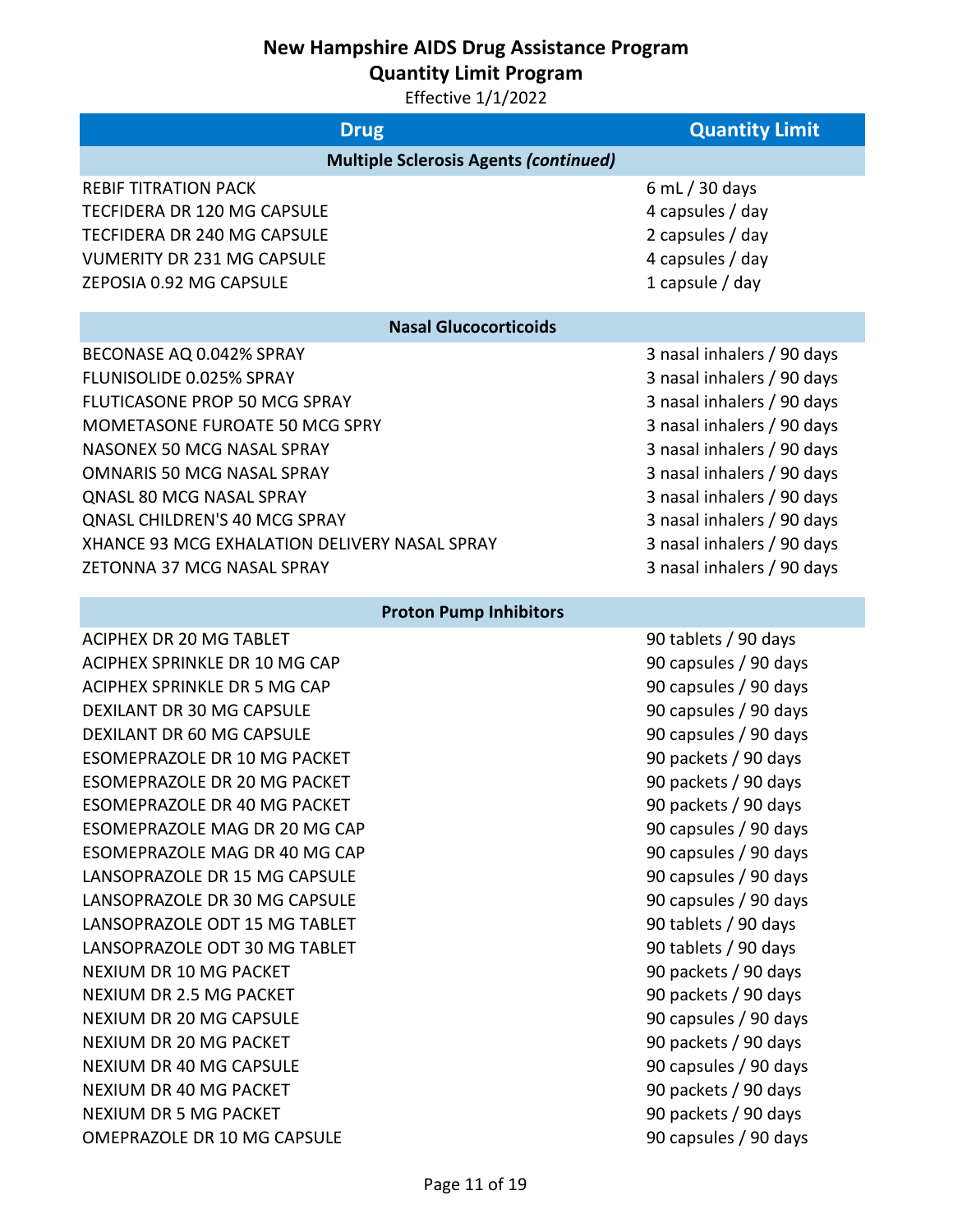**Quantity Limit Program**

| <b>Drug</b>                               | <b>Quantity Limit</b> |
|-------------------------------------------|-----------------------|
| <b>Proton Pump Inhibitors (continued)</b> |                       |
| <b>OMEPRAZOLE DR 20 MG CAPSULE</b>        | 90 capsules / 90 days |
| <b>OMEPRAZOLE DR 40 MG CAPSULE</b>        | 90 capsules / 90 days |
| OMEPRAZOLE-BICARB 20-1,100 CAP            | 90 capsules / 90 days |
| OMEPRAZOLE-BICARB 20-1,680 PKT            | 90 packets / 90 days  |
| OMEPRAZOLE-BICARB 40-1,100 CAP            | 90 capsules / 90 days |
| OMEPRAZOLE-BICARB 40-1,680 PKT            | 90 packets / 90 days  |
| PANTOPRAZOLE 40 MG SUSPENSION             | 90 / 90 days          |
| PANTOPRAZOLE SOD DR 20 MG TAB             | 90 tablets / 90 days  |
| PANTOPRAZOLE SOD DR 40 MG TAB             | 90 tablets / 90 days  |
| PREVACID 15 MG SOLUTAB                    | 90 tablets / 90 days  |
| PREVACID 30 MG SOLUTAB                    | 90 tablets / 90 days  |
| PREVACID DR 30 MG CAPSULE                 | 90 capsules / 90 days |
| PRILOSEC DR 10 MG SUSPENSION              | 90 packets / 90 days  |
| PRILOSEC DR 2.5 MG SUSPENSION             | 90 packets / 90 days  |
| PROTONIX 40 MG SUSPENSION                 | 90 packets / 90 days  |
| PROTONIX DR 20 MG TABLET                  | 90 tablets / 90 days  |
| PROTONIX DR 40 MG TABLET                  | 90 tablets / 90 days  |
| RABEPRAZOLE SOD DR 20 MG TAB              | 90 tablets / 90 days  |
| ZEGERID 20 MG CAPSULE                     | 90 capsules / 90 days |
| ZEGERID 20 MG PACKET                      | 90 packets / 90 days  |
| ZEGERID 40 MG CAPSULE                     | 90 capsules / 90 days |
| ZEGERID 40 MG PACKET                      | 90 packets / 90 days  |
| <b>Pulmonary Hypertension Agents</b>      |                       |
| <b>ADCIRCA 20 MG TABLET</b>               | 2 tablets / day       |
| ALYQ 20 MG TABLET                         | 2 tablets / day       |
| REVATIO 20 MG TABLET                      | 3 tablets / day       |
| SILDENAFIL 20 MG TABLET                   | 3 tablets / day       |
| <b>TADALAFIL 20 MG TABLET</b>             | 2 tablets / day       |
|                                           |                       |
| Quinolones                                |                       |
| <b>BAXDELA 450 MG TABLET</b>              | 28 tablets / 14 days  |
| CIPRO 250 MG TABLET                       | 28 tablets / 14 days  |
| CIPRO 500 MG TABLET                       | 28 tablets / 14 days  |
| CIPROFLOXACIN HCL 100 MG TAB              | 6 tablets / 3 days    |
| CIPROFLOXACIN HCL 250 MG TAB              | 28 tablets / 14 days  |
| CIPROFLOXACIN HCL 500 MG TAB              | 28 tablets / 14 days  |
| CIPROFLOXACIN HCL 750 MG TAB              | 28 tablets / 14 days  |
| LEVOFLOXACIN 250 MG TABLET                | 10 tablets / 10 days  |
| LEVOFLOXACIN 500 MG TABLET                | 14 tablets / 14 days  |
| LEVOFLOXACIN 750 MG TABLET                | 14 tablets / 14 days  |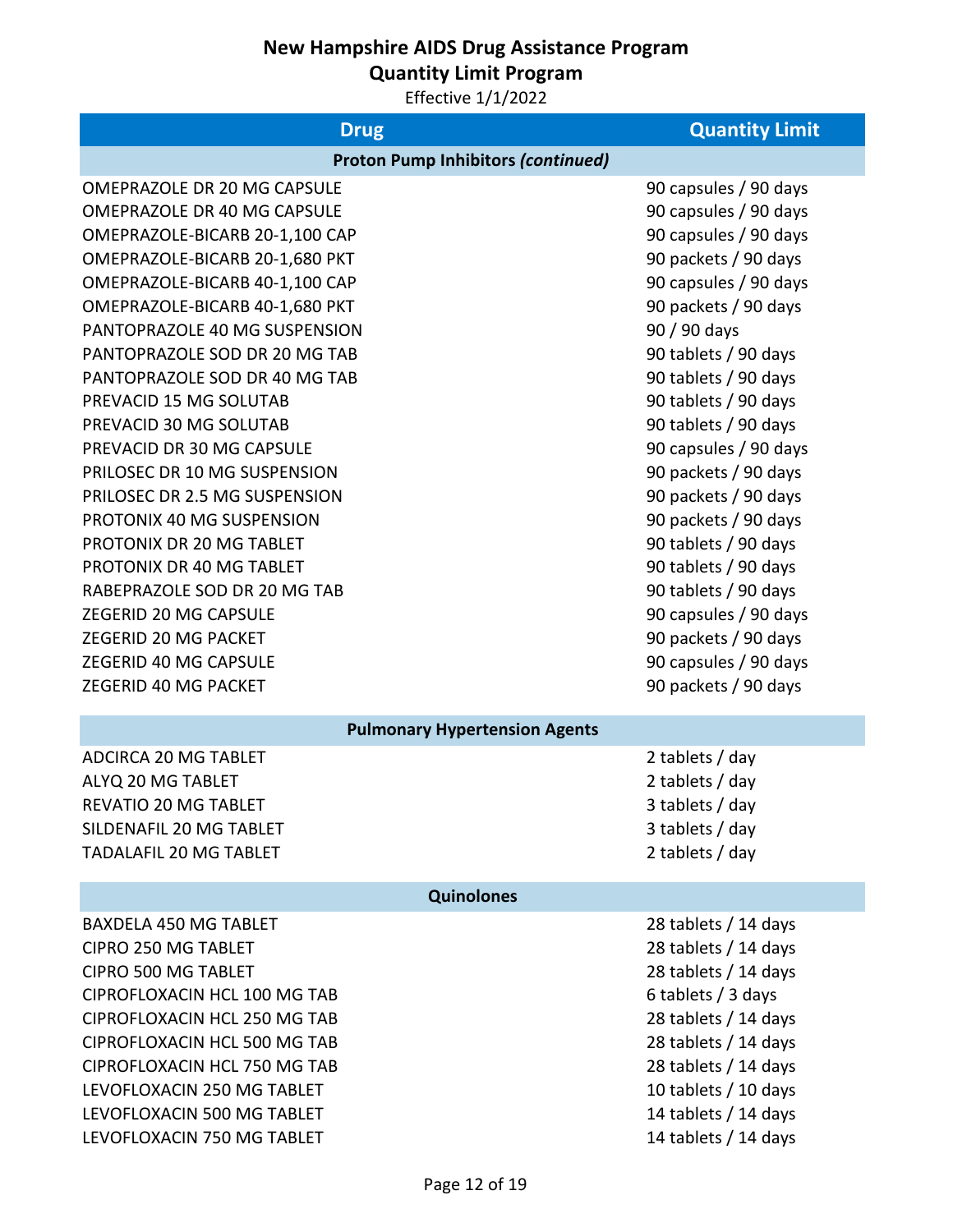**Quantity Limit Program**

| <b>Drug</b>                                                                                                                                                                                                                                                                                                                                                                                                                                                                                                                                                                                                                                                                                                                                                                                                                          | <b>Quantity Limit</b>                                                                                                                                                                                                                                                                                                                                                                                                                                                                                                                                                                                                                    |
|--------------------------------------------------------------------------------------------------------------------------------------------------------------------------------------------------------------------------------------------------------------------------------------------------------------------------------------------------------------------------------------------------------------------------------------------------------------------------------------------------------------------------------------------------------------------------------------------------------------------------------------------------------------------------------------------------------------------------------------------------------------------------------------------------------------------------------------|------------------------------------------------------------------------------------------------------------------------------------------------------------------------------------------------------------------------------------------------------------------------------------------------------------------------------------------------------------------------------------------------------------------------------------------------------------------------------------------------------------------------------------------------------------------------------------------------------------------------------------------|
| <b>Quinolones (continued)</b>                                                                                                                                                                                                                                                                                                                                                                                                                                                                                                                                                                                                                                                                                                                                                                                                        |                                                                                                                                                                                                                                                                                                                                                                                                                                                                                                                                                                                                                                          |
| <b>MOXIFLOXACIN HCL 400 MG TABLET</b><br>OFLOXACIN 300 MG TABLET<br>OFLOXACIN 400 MG TABLET                                                                                                                                                                                                                                                                                                                                                                                                                                                                                                                                                                                                                                                                                                                                          | 10 tablets / 10 days<br>14 tablets / 14 days<br>28 tablets / 14 days                                                                                                                                                                                                                                                                                                                                                                                                                                                                                                                                                                     |
| <b>Respiratory Agents</b>                                                                                                                                                                                                                                                                                                                                                                                                                                                                                                                                                                                                                                                                                                                                                                                                            |                                                                                                                                                                                                                                                                                                                                                                                                                                                                                                                                                                                                                                          |
| ARMONAIR DIGIHALER 232 MCG<br>ARMONAIR DIGIHALER 113 MCG<br>ARMONAIR DIGIHALER 55 MCG<br><b>ASMANEX HFA 50 MCG INHALER</b><br>ARNUITY ELLIPTA 50 MCG INH<br>QVAR REDIHALER 80 MCG<br>QVAR REDIHALER 40 MCG<br>ASMANEX HFA 100 MCG INHALER<br>ASMANEX HFA 200 MCG INHALER<br>ARNUITY ELLIPTA 200 MCG INH<br>ARNUITY ELLIPTA 100 MCG INH<br>ASMANEX TWISTHALER 110 MCG #30<br>PULMICORT 180 MCG FLEXHALER<br>PULMICORT 90 MCG FLEXHALER<br>ASMANEX TWISTHALER 220 MCG #60<br>ASMANEX TWISTHALER 220 MCG #30<br>ALVESCO 160 MCG INHALER<br>ALVESCO 80 MCG INHALER<br>ASMANEX TWISTHALR 220 MCG #120<br>BUDESONIDE 0.5 MG/2 ML SUSP<br>PULMICORT 0.5 MG/2 ML RESPULE<br>BUDESONIDE 0.25 MG/2 ML SUSP<br>PULMICORT 0.25 MG/2 ML RESPUL<br>FLOVENT HFA 220 MCG INHALER<br>FLOVENT HFA 44 MCG INHALER<br><b>FLOVENT HFA 110 MCG INHALER</b> | 3 inhalers / 90 days<br>3 inhalers / 90 days<br>3 inhalers / 90 days<br>3 inhalers / 90 days<br>3 kits / 90 days<br>3 inhalers / 90 days<br>3 inhalers / 90 days<br>3 inhalers / 90 days<br>3 inhalers / 90 days<br>3 kits / 90 days<br>3 kits / 90 days<br>3 inhalers / 90 days<br>6 inhalers / 90 days<br>6 inhalers / 90 days<br>3 inhalers / 90 days<br>3 inhalers / 90 days<br>6 inhalers / 90 days<br>6 inhalers / 90 days<br>3 inhalers / 90 days<br>180 respules / 90 days<br>180 respules / 90 days<br>180 respules / 90 days<br>180 respules / 90 days<br>3 inhalers / 90 days<br>3 inhalers / 90 days<br>3 inhalers / 90 days |
| <b>FLOVENT 50 MCG DISKUS</b>                                                                                                                                                                                                                                                                                                                                                                                                                                                                                                                                                                                                                                                                                                                                                                                                         | 3 inhalers / 90 days                                                                                                                                                                                                                                                                                                                                                                                                                                                                                                                                                                                                                     |
| FLOVENT 250 MCG DISKUS<br>FLOVENT 100 MCG DISKUS                                                                                                                                                                                                                                                                                                                                                                                                                                                                                                                                                                                                                                                                                                                                                                                     | 3 inhalers / 90 days<br>3 inhalers / 90 days                                                                                                                                                                                                                                                                                                                                                                                                                                                                                                                                                                                             |
| BUDESONIDE 1 MG/2 ML INH SUSP<br>PULMICORT 1 MG/2 ML RESPULE                                                                                                                                                                                                                                                                                                                                                                                                                                                                                                                                                                                                                                                                                                                                                                         | 90 respules / 90 days<br>90 respules / 90 days                                                                                                                                                                                                                                                                                                                                                                                                                                                                                                                                                                                           |
| YUPELRI 175 MCG/3 ML SOLUTION                                                                                                                                                                                                                                                                                                                                                                                                                                                                                                                                                                                                                                                                                                                                                                                                        | 9 mL / 90 days                                                                                                                                                                                                                                                                                                                                                                                                                                                                                                                                                                                                                           |
| LONHALA MAGNAIR 25 MCG REFILL                                                                                                                                                                                                                                                                                                                                                                                                                                                                                                                                                                                                                                                                                                                                                                                                        | 3 kits / 90 days                                                                                                                                                                                                                                                                                                                                                                                                                                                                                                                                                                                                                         |
| LONHALA MAGNAIR 25 MCG STARTER                                                                                                                                                                                                                                                                                                                                                                                                                                                                                                                                                                                                                                                                                                                                                                                                       | 1 kit / 180 days                                                                                                                                                                                                                                                                                                                                                                                                                                                                                                                                                                                                                         |
| SPIRIVA RESPIMAT 1.25 MCG INH                                                                                                                                                                                                                                                                                                                                                                                                                                                                                                                                                                                                                                                                                                                                                                                                        | 3 inhalers / 90 days                                                                                                                                                                                                                                                                                                                                                                                                                                                                                                                                                                                                                     |
| INCRUSE ELLIPTA 62.5 MCG INH                                                                                                                                                                                                                                                                                                                                                                                                                                                                                                                                                                                                                                                                                                                                                                                                         | 3 inhalers / 90 days                                                                                                                                                                                                                                                                                                                                                                                                                                                                                                                                                                                                                     |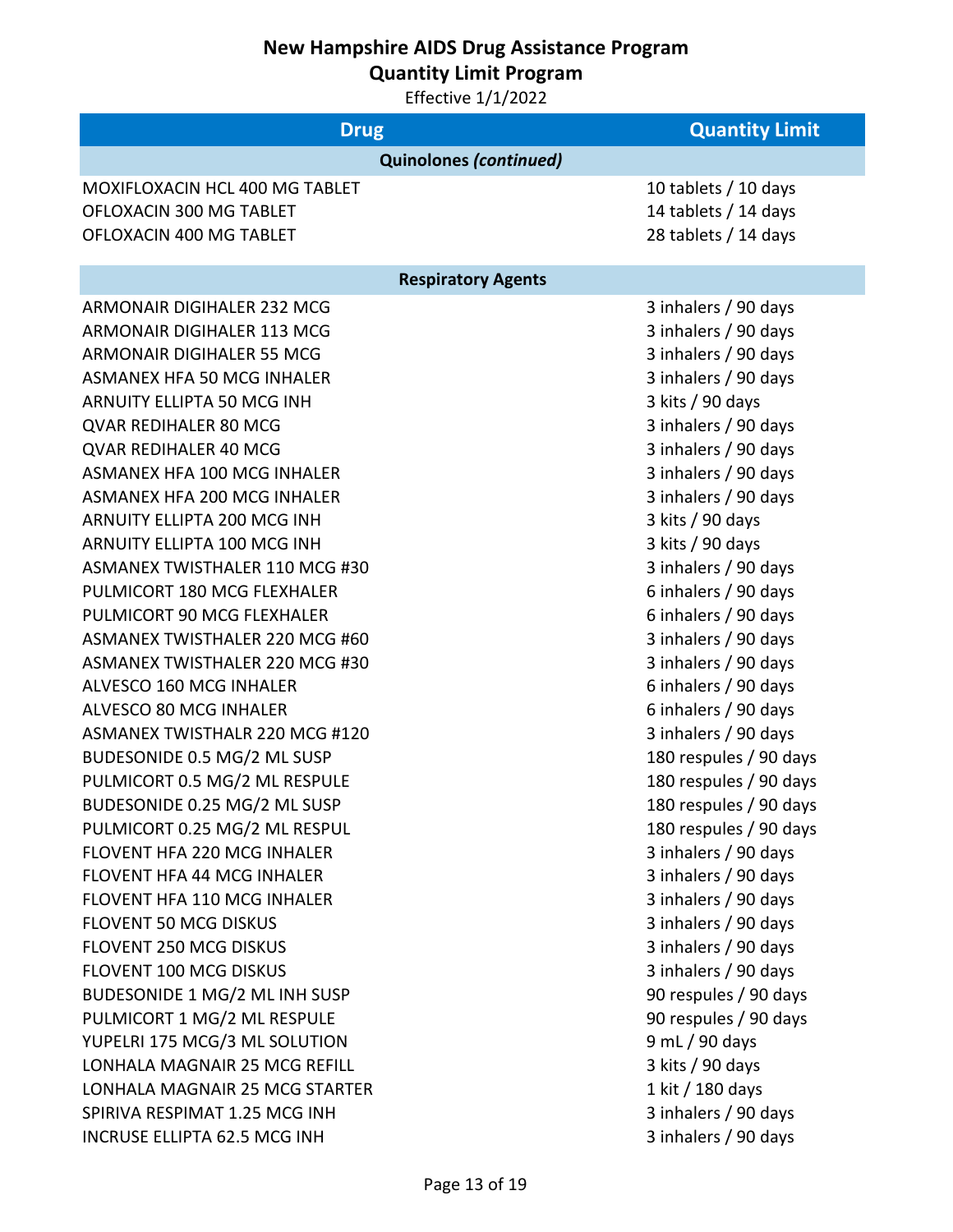**Quantity Limit Program**

| <b>Drug</b>                           | <b>Quantity Limit</b> |
|---------------------------------------|-----------------------|
| <b>Respiratory Agents (continued)</b> |                       |
| TUDORZA PRESSAIR 400 MCG INHAL        | 3 inhalers / 90 days  |
| SPIRIVA RESPIMAT 2.5 MCG INH          | 3 inhalers / 90 days  |
| SPIRIVA 18 MCG CP-HANDIHALER          | 90 capsules / 90 days |
| <b>Stimulants and Related Agents</b>  |                       |
| ADDERALL 10 MG TABLET                 | 3 tablets / day       |
| ADDERALL 12.5 MG TABLET               | 3 tablets / day       |
| <b>ADDERALL 15 MG TABLET</b>          | 3 tablets / day       |
| ADDERALL 20 MG TABLET                 | 3 tablets / day       |
| ADDERALL 30 MG TABLET                 | 2 tablets / day       |
| <b>ADDERALL 5 MG TABLET</b>           | 3 tablets / day       |
| ADDERALL 7.5 MG TABLET                | 3 tablets / day       |
| ADDERALL XR 10 MG CAPSULE             | 1 capsule $/$ day     |
| ADDERALL XR 15 MG CAPSULE             | 1 capsule / day       |
| ADDERALL XR 20 MG CAPSULE             | 1 capsule / day       |
| ADDERALL XR 25 MG CAPSULE             | 1 capsule / day       |
| ADDERALL XR 30 MG CAPSULE             | 1 capsule / day       |
| ADDERALL XR 5 MG CAPSULE              | 1 capsule / day       |
| <b>ADHANSIA XR 25 MG CAPSULE</b>      | 1 capsule / day       |
| ADHANSIA XR 35 MG CAPSULE             | 1 capsule / day       |
| <b>ADHANSIA XR 45 MG CAPSULE</b>      | 1 capsule $/$ day     |
| ADHANSIA XR 55 MG CAPSULE             | 1 capsule $/$ day     |
| ADHANSIA XR 70 MG CAPSULE             | 1 capsule / day       |
| ADHANSIA XR 85 MG CAPSULE             | 1 capsule / day       |
| ADZENYS XR-ODT 12.5 MG TABLET         | 1 tablet $/$ day      |
| ADZENYS XR-ODT 15.7 MG TABLET         | 1 tablet $/$ day      |
| ADZENYS XR-ODT 18.8 MG TABLET         | 1 tablet / day        |
| ADZENYS XR-ODT 3.1 MG TABLET          | 1 tablet / day        |
| ADZENYS XR-ODT 6.3 MG TABLET          | 1 tablet $/$ day      |
| ADZENYS XR-ODT 9.4 MG TABLET          | 1 tablet $/$ day      |
| AMPHETAMINE SULFATE 10 MG TAB         | 6 tablets / day       |
| AMPHETAMINE SULFATE 5 MG TAB          | 3 tablets / day       |
| APTENSIO XR 10 MG CAPSULE             | 1 capsule $/$ day     |
| <b>APTENSIO XR 15 MG CAPSULE</b>      | 1 capsule / day       |
| APTENSIO XR 20 MG CAPSULE             | 1 capsule / day       |
| APTENSIO XR 30 MG CAPSULE             | 1 capsule $/$ day     |
| APTENSIO XR 40 MG CAPSULE             | 1 capsule $/$ day     |
| APTENSIO XR 50 MG CAPSULE             | 1 capsule / day       |
| APTENSIO XR 60 MG CAPSULE             | 1 capsule $/$ day     |
| ARMODAFINIL 150 MG TABLET             | 1 tablet $/$ day      |
| ARMODAFINIL 200 MG TABLET             | 1 tablet / day        |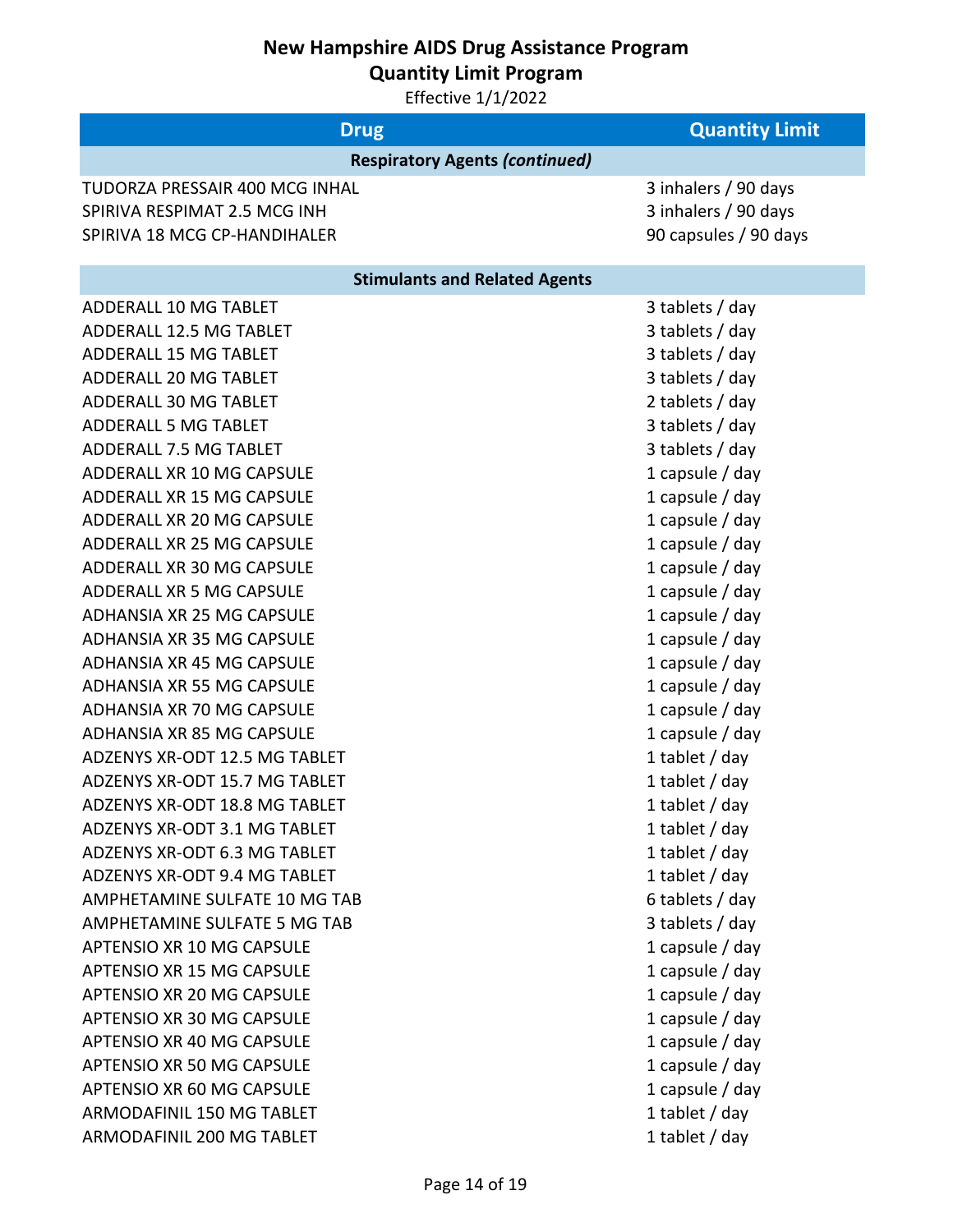**Quantity Limit Program**

| <b>Drug</b>                                      | <b>Quantity Limit</b> |  |
|--------------------------------------------------|-----------------------|--|
| <b>Stimulants and Related Agents (continued)</b> |                       |  |
| ARMODAFINIL 250 MG TABLET                        | 1 tablet / day        |  |
| ARMODAFINIL 50 MG TABLET                         | 2 tablets / day       |  |
| ATOMOXETINE HCL 10 MG CAPSULE                    | 1 capsule $/$ day     |  |
| ATOMOXETINE HCL 100 MG CAPSULE                   | 1 capsule $/$ day     |  |
| ATOMOXETINE HCL 18 MG CAPSULE                    | 1 capsule $/$ day     |  |
| ATOMOXETINE HCL 25 MG CAPSULE                    | 1 capsule $/$ day     |  |
| ATOMOXETINE HCL 40 MG CAPSULE                    | 1 capsule / day       |  |
| ATOMOXETINE HCL 60 MG CAPSULE                    | 1 capsule $/$ day     |  |
| ATOMOXETINE HCL 80 MG CAPSULE                    | 1 capsule $/$ day     |  |
| AZSTARYS 26.1 MG-5.2 MG CAP                      | 1 capsule $/$ day     |  |
| AZSTARYS 39.2 MG-7.8 MG CAP                      | 1 capsule / day       |  |
| AZSTARYS 52.3 MG-10.4 MG CAP                     | 1 capsule / day       |  |
| <b>CONCERTA ER 18 MG TABLET</b>                  | 1 tablet / day        |  |
| <b>CONCERTA ER 27 MG TABLET</b>                  | 1 capsule / day       |  |
| <b>CONCERTA ER 36 MG TABLET</b>                  | 2 tablets / day       |  |
| <b>CONCERTA ER 54 MG TABLET</b>                  | 1 tablet $/$ day      |  |
| COTEMPLA XR-ODT 17.3 MG TABLET                   | 2 tablets / day       |  |
| COTEMPLA XR-ODT 25.9 MG TABLET                   | 2 tablets / day       |  |
| COTEMPLA XR-ODT 8.6 MG TABLET                    | 2 tablets / day       |  |
| DAYTRANA 10 MG/9 HR PATCH                        | 1 patch / day         |  |
| DAYTRANA 15 MG/9 HR PATCH                        | 1 patch / day         |  |
| DAYTRANA 20 MG/9 HOUR PATCH                      | 1 patch / day         |  |
| DAYTRANA 30 MG/9 HOUR PATCH                      | 1 patch / day         |  |
| <b>DESOXYN 5 MG TABLET</b>                       | 5 tablets / day       |  |
| DEXEDRINE SPANSULE 10 MG                         | 1 capsule / day       |  |
| DEXEDRINE SPANSULE 15 MG                         | 4 capsules / day      |  |
| DEXEDRINE SPANSULE 5 MG                          | 1 capsule / day       |  |
| DEXMETHYLPHENIDATE 10 MG TAB                     | 2 tablets / day       |  |
| DEXMETHYLPHENIDATE 2.5 MG TAB                    | 2 tablets / day       |  |
| DEXMETHYLPHENIDATE 5 MG TAB                      | 2 tablets / day       |  |
| DEXMETHYLPHENIDATE ER 10 MG CP                   | 1 capsule / day       |  |
| DEXMETHYLPHENIDATE ER 15 MG CP                   | 1 capsule / day       |  |
| DEXMETHYLPHENIDATE ER 20 MG CP                   | 1 capsule / day       |  |
| DEXMETHYLPHENIDATE ER 25 MG CP                   | 1 capsule / day       |  |
| DEXMETHYLPHENIDATE ER 30 MG CP                   | 1 capsule / day       |  |
| DEXMETHYLPHENIDATE ER 35 MG CP                   | 1 capsule $/$ day     |  |
| DEXMETHYLPHENIDATE ER 40 MG CP                   | 1 capsule / day       |  |
| DEXMETHYLPHENIDATE ER 5 MG CAP                   | 1 capsule / day       |  |
| DEXTROAMP-AMPHET ER 10 MG CAP                    | 1 capsule / day       |  |
| DEXTROAMP-AMPHET ER 15 MG CAP                    | 1 capsule / day       |  |
| DEXTROAMP-AMPHET ER 20 MG CAP                    | 1 capsule / day       |  |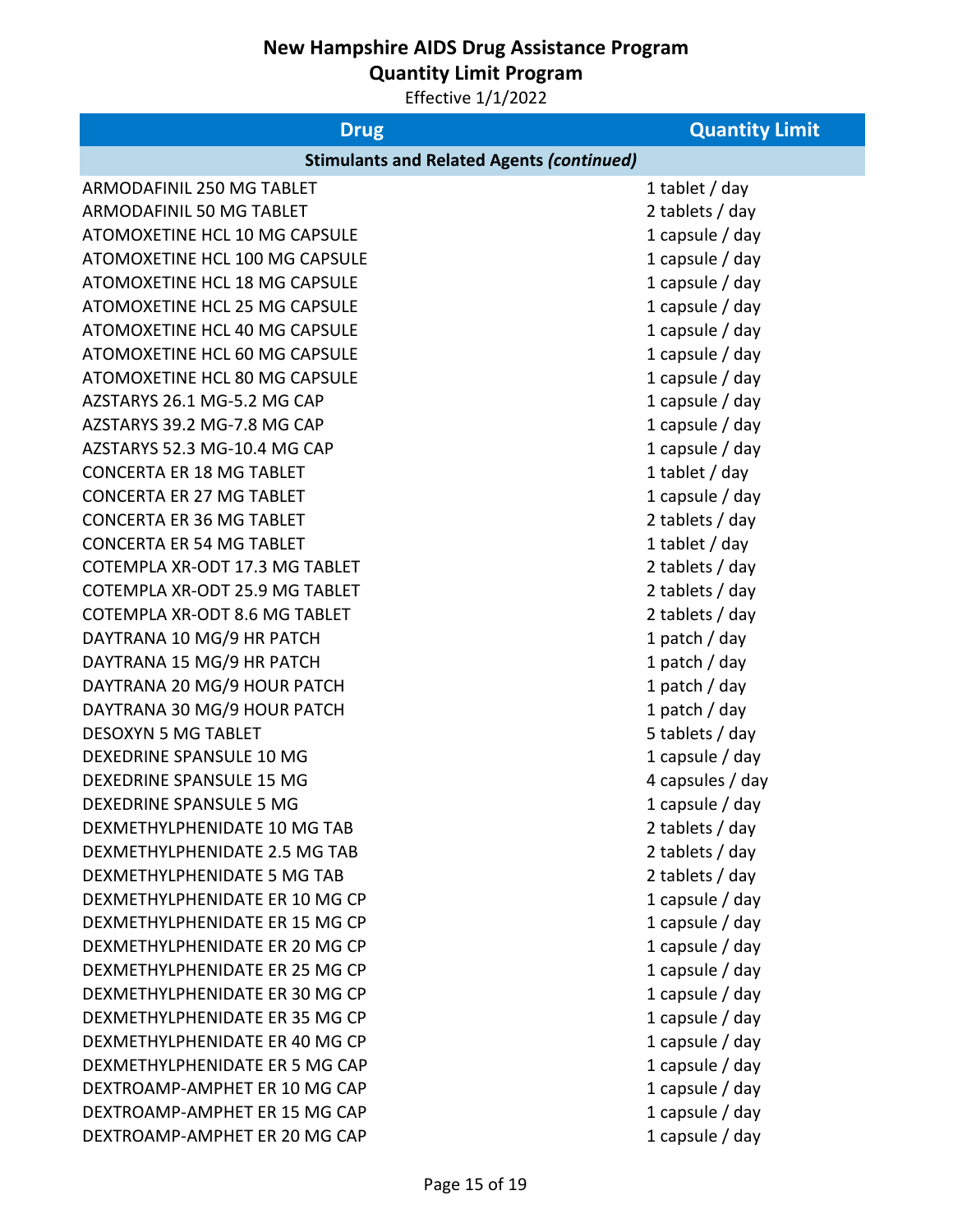**Quantity Limit Program**

| <b>Drug</b>                                      | <b>Quantity Limit</b> |
|--------------------------------------------------|-----------------------|
| <b>Stimulants and Related Agents (continued)</b> |                       |
| DEXTROAMP-AMPHET ER 25 MG CAP                    | 1 capsule $/$ day     |
| DEXTROAMP-AMPHET ER 30 MG CAP                    | 1 capsule $/$ day     |
| DEXTROAMP-AMPHET ER 5 MG CAP                     | 1 capsule $/$ day     |
| DEXTROAMP-AMPHETAM 12.5 MG TAB                   | 3 tablets / day       |
| DEXTROAMP-AMPHETAM 7.5 MG TAB                    | 3 tablets / day       |
| DEXTROAMP-AMPHETAMIN 10 MG TAB                   | 3 tablets / day       |
| DEXTROAMP-AMPHETAMIN 15 MG TAB                   | 3 tablets / day       |
| DEXTROAMP-AMPHETAMIN 20 MG TAB                   | 3 tablets / day       |
| DEXTROAMP-AMPHETAMIN 30 MG TAB                   | 2 tablets / day       |
| DEXTROAMP-AMPHETAMINE 5 MG TAB                   | 3 tablets / day       |
| DEXTROAMPHETAMINE 10 MG TAB                      | 3 tablets / day       |
| DEXTROAMPHETAMINE 15 MG TAB                      | 3 tablets / day       |
| DEXTROAMPHETAMINE 20 MG TAB                      | 3 tablets / day       |
| DEXTROAMPHETAMINE 30 MG TAB                      | 3 tablets / day       |
| DEXTROAMPHETAMINE 5 MG TAB                       | 3 tablets / day       |
| DEXTROAMPHETAMINE ER 10 MG CAP                   | 1 capsule $/$ day     |
| DEXTROAMPHETAMINE ER 15 MG CAP                   | 4 capsules / day      |
| DEXTROAMPHETAMINE ER 5 MG CAP                    | 1 capsule $/$ day     |
| <b>EVEKEO 10 MG TABLET</b>                       | 6 tablets / day       |
| <b>EVEKEO 5 MG TABLET</b>                        | 3 tablets / day       |
| <b>EVEKEO ODT 10 MG</b>                          | 3 tablets / day       |
| <b>EVEKEO ODT 15 MG</b>                          | 2 tablets / day       |
| <b>EVEKEO ODT 20 MG</b>                          | 3 tablets / day       |
| <b>EVEKEO ODT 5 MG</b>                           | 2 tablets / day       |
| <b>FOCALIN 10 MG TABLET</b>                      | 2 tablets / day       |
| FOCALIN 2.5 MG TABLET                            | 2 tablets / day       |
| <b>FOCALIN 5 MG TABLET</b>                       | 2 tablets / day       |
| <b>FOCALIN XR 10 MG CAPSULE</b>                  | 1 capsule $/$ day     |
| FOCALIN XR 15 MG CAPSULE                         | 1 capsule $/$ day     |
| FOCALIN XR 20 MG CAPSULE                         | 1 capsule $/$ day     |
| <b>FOCALIN XR 25 MG CAPSULE</b>                  | 1 capsule / day       |
| <b>FOCALIN XR 30 MG CAPSULE</b>                  | 1 capsule / day       |
| FOCALIN XR 35 MG CAPSULE                         | 1 capsule / day       |
| <b>FOCALIN XR 40 MG CAPSULE</b>                  | 1 capsule $/$ day     |
| <b>FOCALIN XR 5 MG CAPSULE</b>                   | 1 capsule $/$ day     |
| <b>GUANFACINE HCL ER 1 MG TABLET</b>             | 1 tablet $/$ day      |
| <b>GUANFACINE HCL ER 2 MG TABLET</b>             | 1 tablet $/$ day      |
| <b>GUANFACINE HCL ER 3 MG TABLET</b>             | 1 tablet / day        |
| <b>GUANFACINE HCL ER 4 MG TABLET</b>             | 1 tablet / day        |
| <b>INTUNIV ER 1 MG TABLET</b>                    | 1 tablet / day        |
| <b>INTUNIV ER 2 MG TABLET</b>                    | 1 tablet / day        |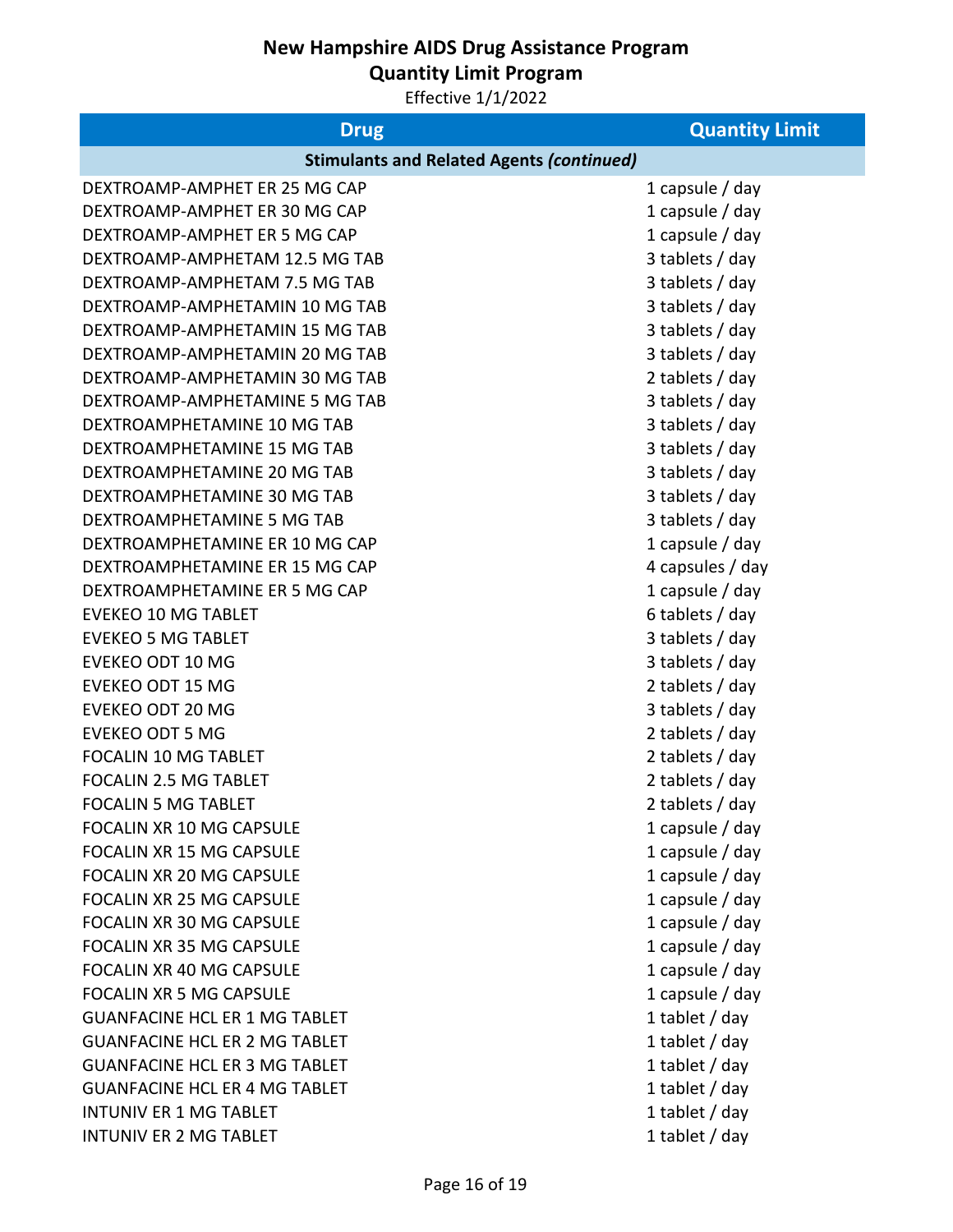**Quantity Limit Program**

| <b>Drug</b>                                      | <b>Quantity Limit</b> |
|--------------------------------------------------|-----------------------|
| <b>Stimulants and Related Agents (continued)</b> |                       |
| <b>INTUNIV ER 3 MG TABLET</b>                    | 1 tablet / day        |
| <b>INTUNIV ER 4 MG TABLET</b>                    | 1 tablet / day        |
| JORNAY PM 100 MG CAPSULE                         | 1 capsule $/$ day     |
| JORNAY PM 20 MG CAPSULE                          | 1 capsule $/$ day     |
| JORNAY PM 40 MG CAPSULE                          | 1 capsule $/$ day     |
| JORNAY PM 60 MG CAPSULE                          | 1 capsule / day       |
| JORNAY PM 80 MG CAPSULE                          | 1 capsule / day       |
| <b>METADATE ER 20 MG TABLET</b>                  | 3 tablets / day       |
| METHAMPHETAMINE 5 MG TABLET                      | 5 tablets / day       |
| METHYLPHENIDATE 10 MG CHEW TAB                   | 6 tablets / day       |
| METHYLPHENIDATE 10 MG TABLET                     | 3 tablets / day       |
| METHYLPHENIDATE 2.5 MG CHEW TB                   | 3 tablets / day       |
| METHYLPHENIDATE 20 MG TABLET                     | 3 tablets / day       |
| METHYLPHENIDATE 5 MG CHEW TAB                    | 3 tablets / day       |
| METHYLPHENIDATE 5 MG TABLET                      | 3 tablets / day       |
| METHYLPHENIDATE CD 10 MG CAP                     | 1 capsule $/$ day     |
| METHYLPHENIDATE CD 20 MG CAP                     | 1 capsule / day       |
| METHYLPHENIDATE CD 30 MG CAP                     | 1 capsule $/$ day     |
| METHYLPHENIDATE CD 40 MG CAP                     | 1 capsule $/$ day     |
| METHYLPHENIDATE CD 50 MG CAP                     | 1 capsule $/$ day     |
| METHYLPHENIDATE CD 60 MG CAP                     | 1 capsule $/$ day     |
| METHYLPHENIDATE ER 10 MG CAP                     | 1 capsule $/$ day     |
| METHYLPHENIDATE ER 10 MG TAB                     | 3 tablets / day       |
| METHYLPHENIDATE ER 15 MG CAP                     | 1 capsule $/$ day     |
| METHYLPHENIDATE ER 18 MG TAB                     | 1 tablet $/$ day      |
| METHYLPHENIDATE ER 20 MG CAP                     | 1 capsule $/$ day     |
| METHYLPHENIDATE ER 20 MG TAB                     | 3 tablets / day       |
| METHYLPHENIDATE ER 27 MG TAB                     | 1 capsule $/$ day     |
| METHYLPHENIDATE ER 30 MG CAP                     | 1 capsule / day       |
| METHYLPHENIDATE ER 36 MG TAB                     | 2 tablets / day       |
| METHYLPHENIDATE ER 40 MG CAP                     | 1 capsule / day       |
| METHYLPHENIDATE ER 50 MG CAP                     | 1 capsule / day       |
| METHYLPHENIDATE ER 54 MG TAB                     | 1 tablet / day        |
| METHYLPHENIDATE ER 60 MG CAP                     | 1 capsule $/$ day     |
| METHYLPHENIDATE ER 72 MG TAB                     | 1 tablet / day        |
| METHYLPHENIDATE ER(CD) 10 MG CP                  | 1 capsule $/$ day     |
| METHYLPHENIDATE ER(CD) 20 MG CP                  | 1 capsule $/$ day     |
| METHYLPHENIDATE ER(CD) 30 MG CP                  | 1 capsule / day       |
| METHYLPHENIDATE ER(CD) 40 MG CP                  | 1 capsule / day       |
| METHYLPHENIDATE ER(CD) 50 MG CP                  | 1 capsule / day       |
| METHYLPHENIDATE ER(CD) 60 MG CP                  | 1 capsule / day       |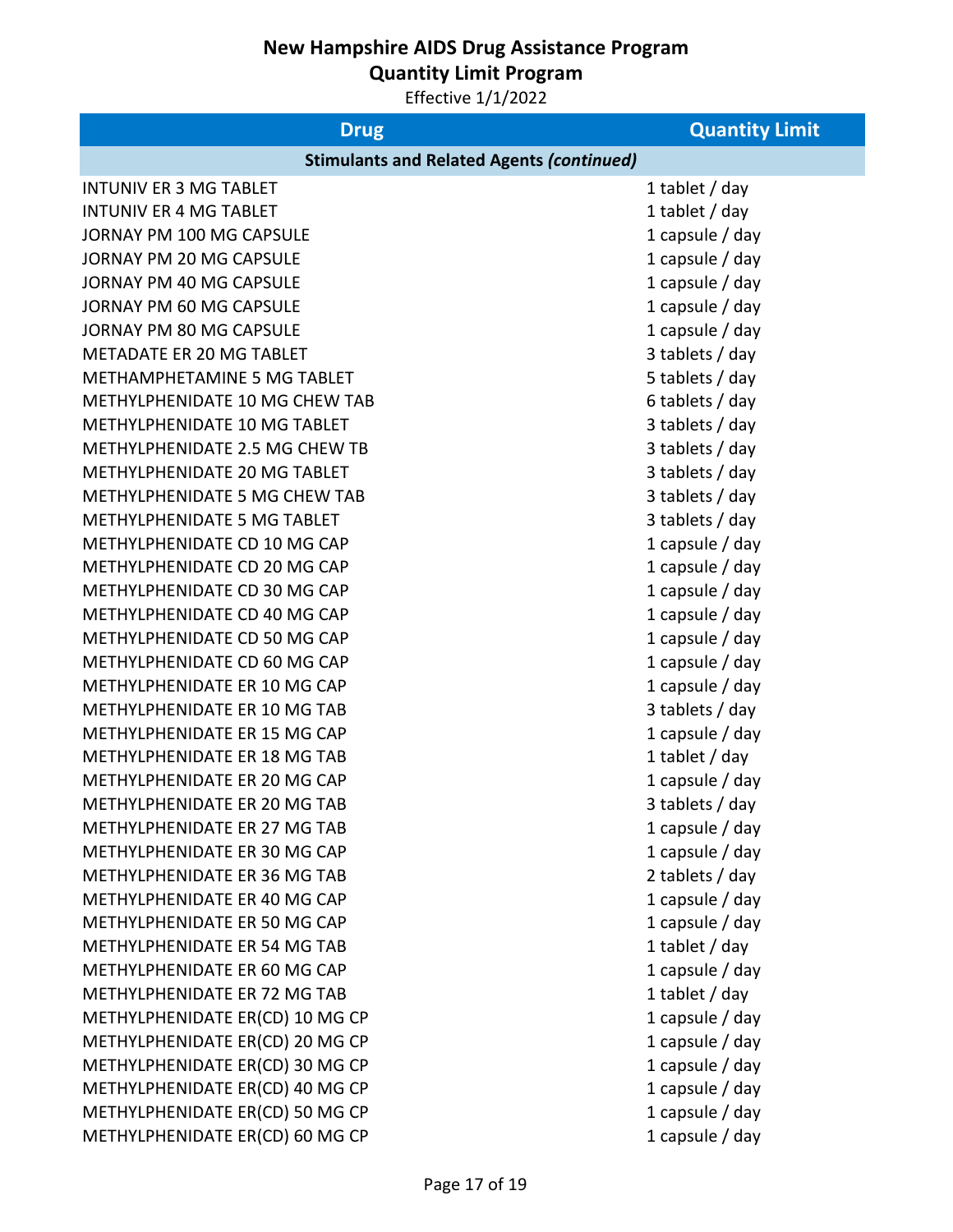**Quantity Limit Program**

| <b>Drug</b>                                      | <b>Quantity Limit</b> |  |
|--------------------------------------------------|-----------------------|--|
| <b>Stimulants and Related Agents (continued)</b> |                       |  |
| METHYLPHENIDATE ER(LA) 10 MG CP                  | 1 capsule $/$ day     |  |
| METHYLPHENIDATE ER(LA) 20 MG CP                  | 1 capsule $/$ day     |  |
| METHYLPHENIDATE ER(LA) 30 MG CP                  | 2 capsules / day      |  |
| METHYLPHENIDATE ER(LA) 40 MG CP                  | 1 capsule $/$ day     |  |
| METHYLPHENIDATE LA 10 MG CAP                     | 1 capsule / day       |  |
| METHYLPHENIDATE LA 20 MG CAP                     | 1 capsule $/$ day     |  |
| METHYLPHENIDATE LA 30 MG CAP                     | 2 capsules / day      |  |
| METHYLPHENIDATE LA 40 MG CAP                     | 1 capsule $/$ day     |  |
| METHYLPHENIDATE LA 60 MG CAP                     | 1 tablet / day        |  |
| MODAFINIL 100 MG TABLET                          | 3 tablets / day       |  |
| MODAFINIL 200 MG TABLET                          | 2 tablets / day       |  |
| MYDAYIS ER 12.5 MG CAPSULE                       | 1 capsule $/$ day     |  |
| <b>MYDAYIS ER 25 MG CAPSULE</b>                  | 1 capsule / day       |  |
| MYDAYIS ER 37.5 MG CAPSULE                       | 1 capsule $/$ day     |  |
| <b>MYDAYIS ER 50 MG CAPSULE</b>                  | 1 capsule $/$ day     |  |
| <b>NUVIGIL 150 MG TABLET</b>                     | 1 tablet $/$ day      |  |
| NUVIGIL 200 MG TABLET                            | 1 tablet $/$ day      |  |
| <b>NUVIGIL 250 MG TABLET</b>                     | 1 tablet $/$ day      |  |
| <b>NUVIGIL 50 MG TABLET</b>                      | 2 tablets / day       |  |
| PROVIGIL 100 MG TABLET                           | 3 tablets / day       |  |
| PROVIGIL 200 MG TABLET                           | 2 tablets / day       |  |
| QELBREE ER 100 MG CAPSULE                        | 1 capsule $/$ day     |  |
| QELBREE ER 150 MG CAPSULE                        | 1 capsule $/$ day     |  |
| QELBREE ER 200 MG CAPSULE                        | 2 capsules / day      |  |
| QUILLICHEW ER 20 MG CHEW TAB                     | 3 tablets / day       |  |
| QUILLICHEW ER 30 MG CHEW TAB                     | 2 tablets / day       |  |
| QUILLICHEW ER 40 MG CHEW TAB                     | 1 tablet / day        |  |
| RELEXXII ER 72 MG TABLET                         | 1 tablet / day        |  |
| <b>RITALIN 10 MG TABLET</b>                      | 3 tablets / day       |  |
| RITALIN 20 MG TABLET                             | 3 tablets / day       |  |
| <b>RITALIN 5 MG TABLET</b>                       | 3 tablets / day       |  |
| RITALIN LA 10 MG CAPSULE                         | 1 capsule / day       |  |
| RITALIN LA 20 MG CAPSULE                         | 1 capsule $/$ day     |  |
| RITALIN LA 30 MG CAPSULE                         | 2 capsules / day      |  |
| RITALIN LA 40 MG CAPSULE                         | 1 capsule $/$ day     |  |
| STRATTERA 10 MG CAPSULE                          | 1 capsule $/$ day     |  |
| STRATTERA 100 MG CAPSULE                         | 1 capsule $/$ day     |  |
| STRATTERA 18 MG CAPSULE                          | 1 capsule $/$ day     |  |
| STRATTERA 25 MG CAPSULE                          | 1 capsule $/$ day     |  |
| STRATTERA 40 MG CAPSULE                          | 1 capsule $/$ day     |  |
| STRATTERA 60 MG CAPSULE                          | 1 capsule / day       |  |